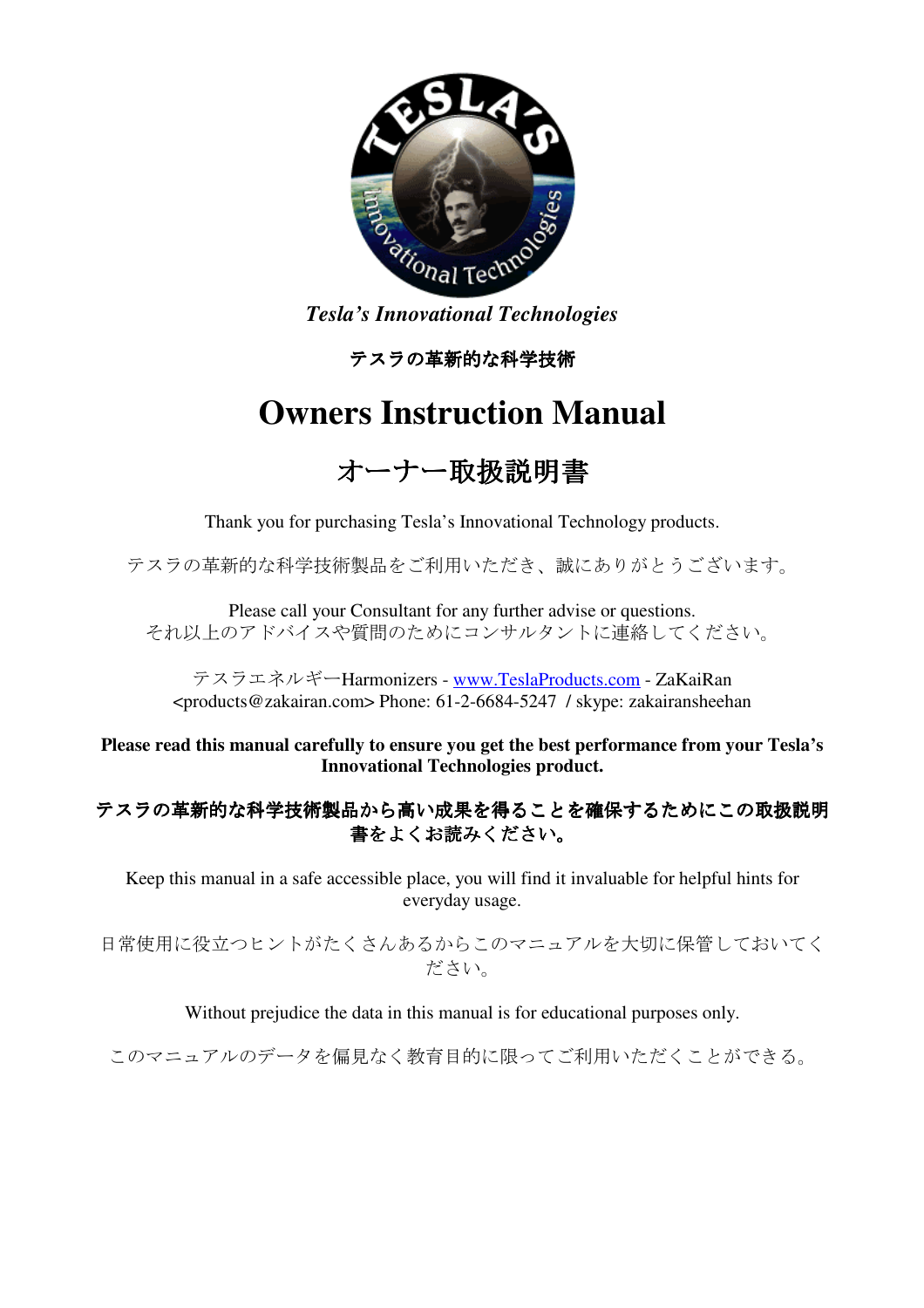**When Ordering Pendants Please Observe This Protocol:** 

注文するときに次の手順を従ってください。

**First Choose From The Basic UNCOLOURED Shapes, then Choose a Color: Blue, Purple, Rainbow, Patterned…**

最初に無色の基本シェープから選択した後に色を選択してください: ブルー、紫色、虹色、パターン形

When Ordering Pendants Please Observe This Protocol:-

First Choose From The Basic UNCOLOURED Shapes Then Choose Your Colour



**Child** 0-10 years 子供 0-10年 Small Oval 小さい楕円形

**Teenage** 10-18 years ティーンエイジャー 0-18年, Dolphin ドルフィン, Surf Board (2) サーフボード (2)

Adult 大人: Round Ying Yang ラウンドYing Yang, 14sided Ying Yang 1 4面のYing Yang, Surf Board (3) サーフボード(3), Double Dolphin ダブルドルフィン, Round ラウンド, 14sided 14面の, Octagonal 八角, Oval 卵形

**Contents: Personal Pendant -** Page **1. Computer Plate -** Page **3. Pocket (Travel Plate) -** Page **5. The Electron Stabiliser - Page 7. House Plates -** page **9. Practitioner Range -** Page **10. Phone Tag -** Page **11. Car Travel Plate -** Page **13. Farm Plates -** Page **14. Water Kits & Special Small Kit -** Page **15** 

コンテンツ:個人ペンダントーページ**1**.コンピュータプレートーページ**3**.ポケット (トラベルプレート)-ページ**5**.エレクトロンスタビライザーーページ**7**.ハウスプレ ートーページ**9**.プラクティショナーレンジページ**10**.フォンタグーページ**11**.カート ラベルプレートーページ**13**. ファームプレートーページ1**4**.-ページ**15**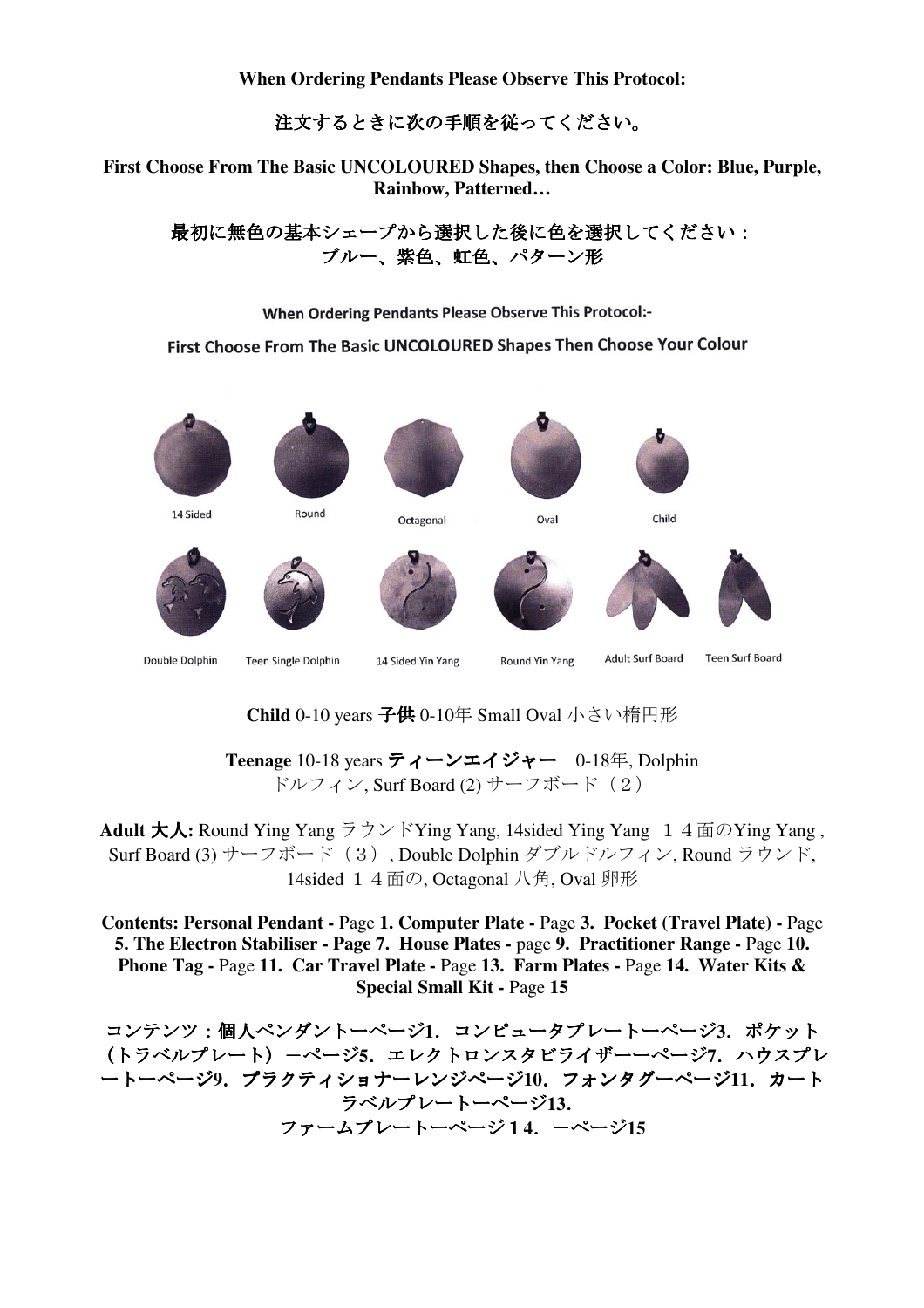## **THE EARTH IS PRECIOUS** 地球を大切に

"…what ever befalls the Earth befalls the sons of Earth…." CHIEF SEATTLE - 1854

この地球のどの部分も、私たちにとって神聖なものである。 輝く松葉 ... すべてが私の種族の体験と記憶の中で神聖なのである。 ... Chief Seattle

> **House Kit and Town Kit Special Offer** ハウスキットとタウンキット 特価提供



**The 'House Kit' and 'Town Kit' were put together to assist clients to cover their house, car, (not in Town Kit), phones, water and bodies in Tesla's products at an affordable price.** 

手頃な価格でお客様がお客様のハウス、カー(タウンキットに含まれていません)、フ ォン、水と体をテスラの製品でカーバできるように'ハウスキット'と'タウンキッ ト'がい一緒にされた。

**The 'House Kit' and 'Town Kit' consists of: 3-Phone Tags, 2-Adult Pendants, 1-Electron Stabiliser, 1-WaterKit, 1-Car Plate, 1-House Plate, 1-Travel Plate** 

'ハウスキット'と'タウンキット'が次を含めています:3-フォンタグ、2-アダ ルトタグ、1-エレクトロンスタビライザー、1-カープレート、1-ハウスプレート、 1-トラベルプレート

> **All in a useful carry bag.**  すべてを一つの便利なバッグで

To encourage our clients to take care of all their home and family bio-energy needs, Tesla's offers this package at a 20% discount off the single product price

お客様がご家族のバイオエネルギー需要を満たせることができるように テスラはこの パッケージを25%割引で提供している

*All products sold by Tesla's Innovational Technologies have a 3-month from date of purchase, unconditional money back guarantee (excluding labor or freight). Providing the product is undamaged and in a saleable condition.* 

テスラの革新的なテクノロジによって販売されたすべての製品に購入日から*3*ヶ月以内 に無条件の返金保証が付いています。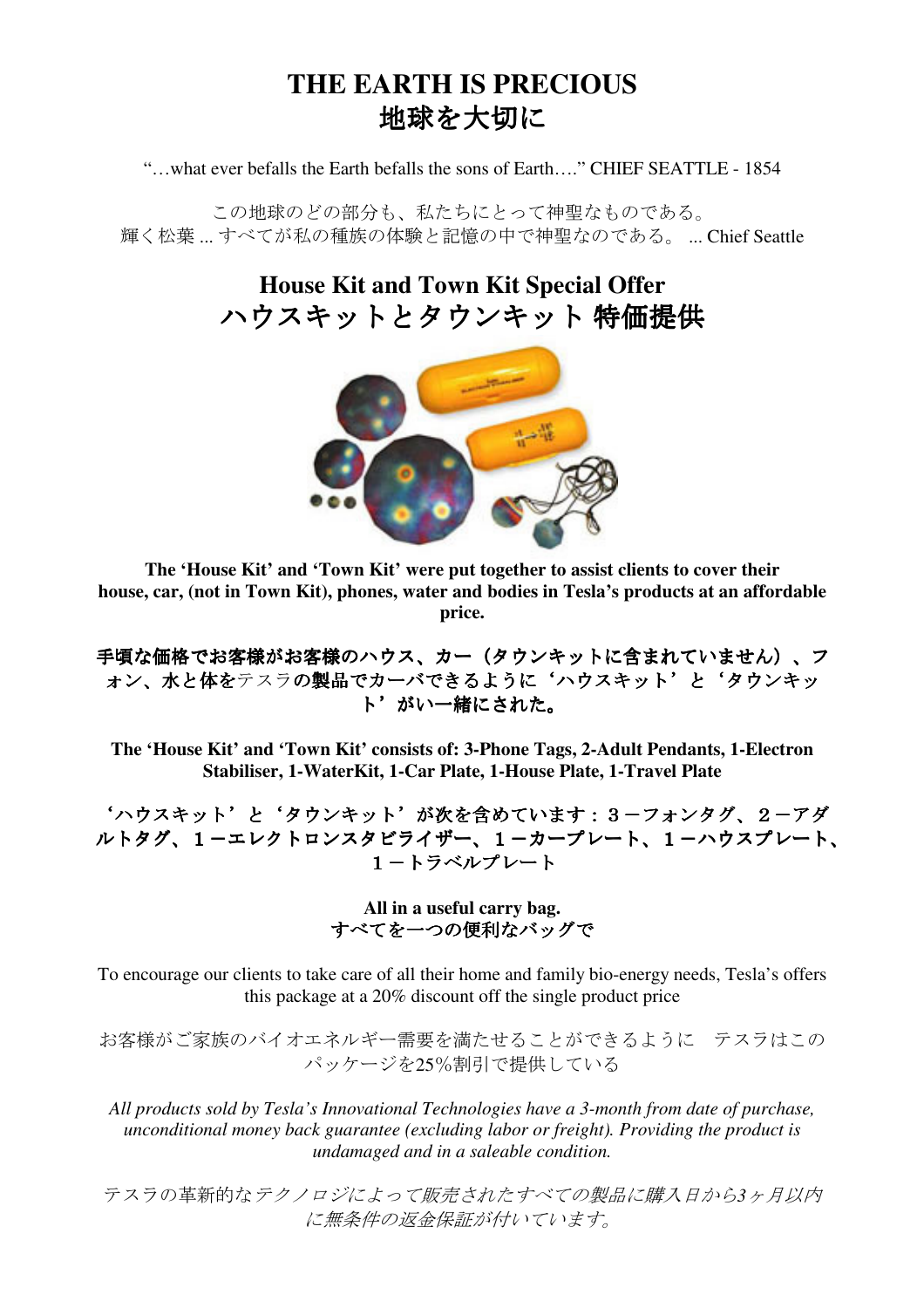#### Registered Australian Head Office: Suite 136/199 Toorak Rd. South Yarra 3141 24hrs. Tel: 61 1300 89 89 83 Fax 61 1300 993 888. E-mail: info@teslas.us

オーストラリアにある登録事務局: Suite 136/199 Toorak Rd. South Yarra 3141

*No healing properties are claimed for any Tesla's Innovational Technologies products, but in providing an improved personal environment, a person currently receiving treatment from their practitioner should find the treatment is enhanced and more effective. These products are not listed therapeutic. Any recurring health symptoms should be referred to your health practitioner.* 

テスラのテクノロジプロダクトに治癒力がることを主張しない。ですが、お客様の個人 環境を改善するからお医者から受けている治療がもっと効果的となる。このプロダクト は治療方法としてリストされていない。反復症状があればお医者に伝えることが大事で す。

For any further purchases, questions or advice please contact Teslas Energy Harmonizers www.TeslaProducts.com - ZaKaiRan <products@zakairan.com> Phone: 61-2-6684-5247 / skype: zakairansheehan

これ以上の購入、質問やアドバイスについてテスラエネルギーHarmonizersと連絡してく ださい- www.TeslaProducts.com - ZaKaiRan <products@zakairan.com> Phone: 61-2-6684- 5247 / skype: zakairansheehan



**The Personal Pendant (PP) must be worn continuously for the first 24 hours. After 24 hours your P P will have adapted to your energy matrix and after this should not be worn by other people.** 

個人ペンダントを**24**時間続けて身に着ける必要がある。**24**時間後に個人ペンダントがお 客様のエネルギーマトリックスに適用される。その後にこのペンダントを他人が身に着 けないほうがいいです。

**It can however still be used as a healing disk to help others if needed (with pain or burns etc.)**  必要に応じてこれは治療ディスクとして使用することもできる(痛みややけど等)

The Personal Pendant was specifically designed to be worn over the thymus so comes with an adjustable waxed cotton cord so it can be worn around the neck. During the proprietary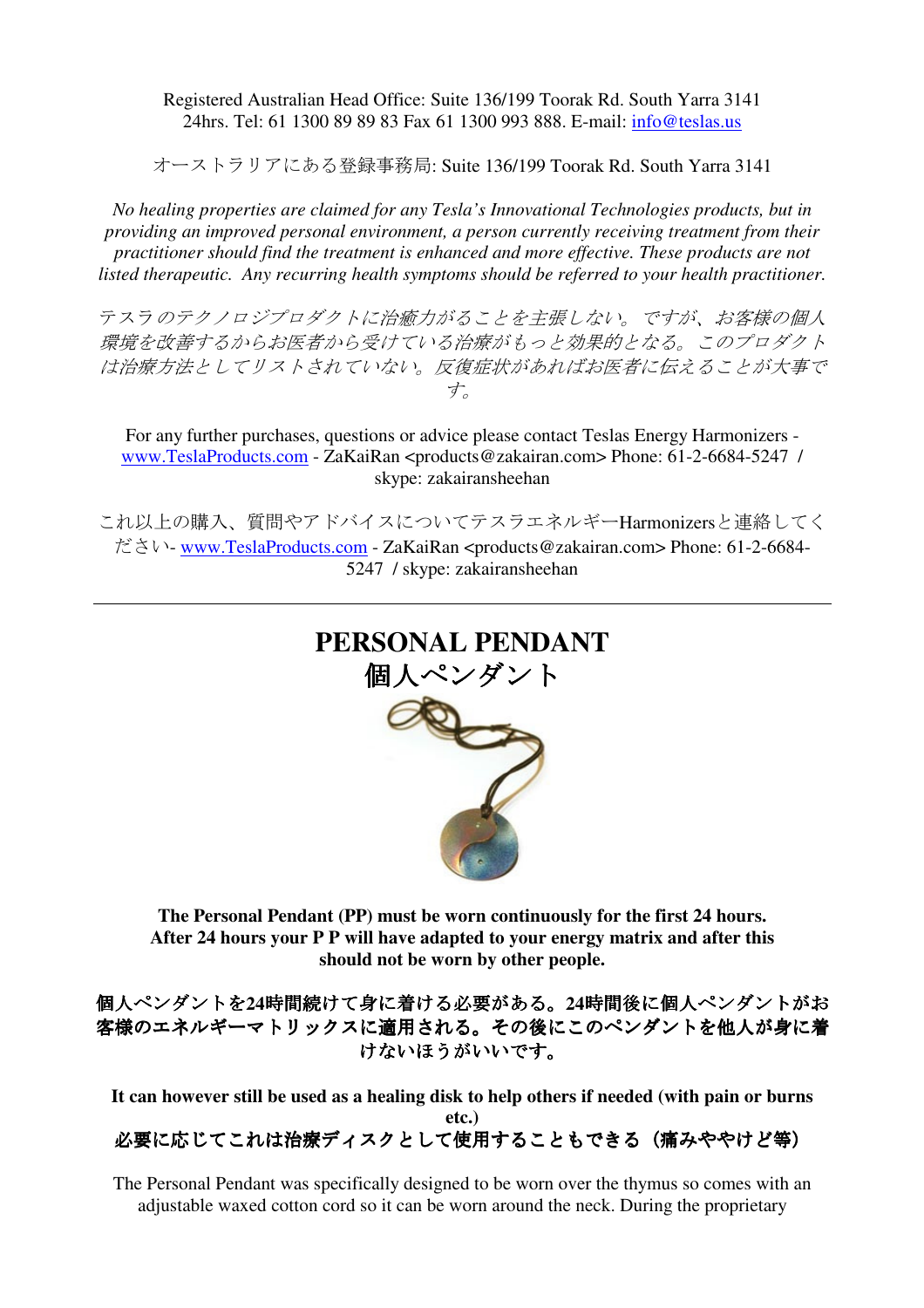manufacturing process the vibrational signature of the metal (Titanium) has been varied so that it acts as a transceiver of specific photons (packets of light/energy).

個人ペンダントが胸腺の上で身に着けるように特別にデザインされた。ですから首に着 けるために調整できるワックス加工したコットンコードとともに支給される。特定の光 子(光·エネルギーのパケット)のトランシーバーとしての機能を果たすことができる ために専用の製造工程中に金属(チタニウム)の振動シグネチャーが変更される。

This product then has the effect of strengthening the wearer's energy field, thus helping to alleviate the bio-energy effects of some man-made EMF/EMR. The process is similar to an antidote, which transforms a poison to neutral and educates the body to resist the poison next time. Testing has been done on a variety of people after they have worn the PP in the correct position for 24 hours.

この製品は身に着けてる人体のエネルギーフィールドを強化し、人造のEMF/EMR影響 を軽減する。解毒剤と同様に中毒を緩和することができ今度毒に抵抗できるようになる。 様々な人々に行われた検査の結果によるとこのことがが理解された。

These results have been observed on biofeedback equipment such as; EEG, showing brain wave activity, Micro Capillary Microscope showing blood flow, Acutec, Ridoraqu & Prognos, computer programs which test via the meridian system. Kirlian tests were done over a 56-day period on a number of people wearing P P while they continued on with their normal life. These tests were carried out on the latest computerised diagnostic equipment used in Eastern European military hospitals.

脳波活動を測定するEEGそして血流状態を観察するミクロー毛細血管顕微鏡、メリディ アンシステム経由でテスト行うコンピュータプログラムAcutec、Ridoraqu& Prognosなど のバイオフィードバック装置を使用してこの結果が得られた。個人ペンダントを身に着 けている数人に56日間以上にわたってKirlian検査が行われた。東ヨーロッパの陸軍病院 で行われたこの検査に最新のコンピュータ付装置が使用された。

## **To Position Your Personal Pendant Correctly**



お客様の個人ペンダントを正しい位置に置く

As 70% of the available energy is emitted from the concave side it is recommended you wear this side facing your body. The top of your PP should be about three (3) finger widths down from the pit at the top of your breastbone. This position places the main energy of the PP at your thymus gland. Your "Thymus" is a major part of your immune system.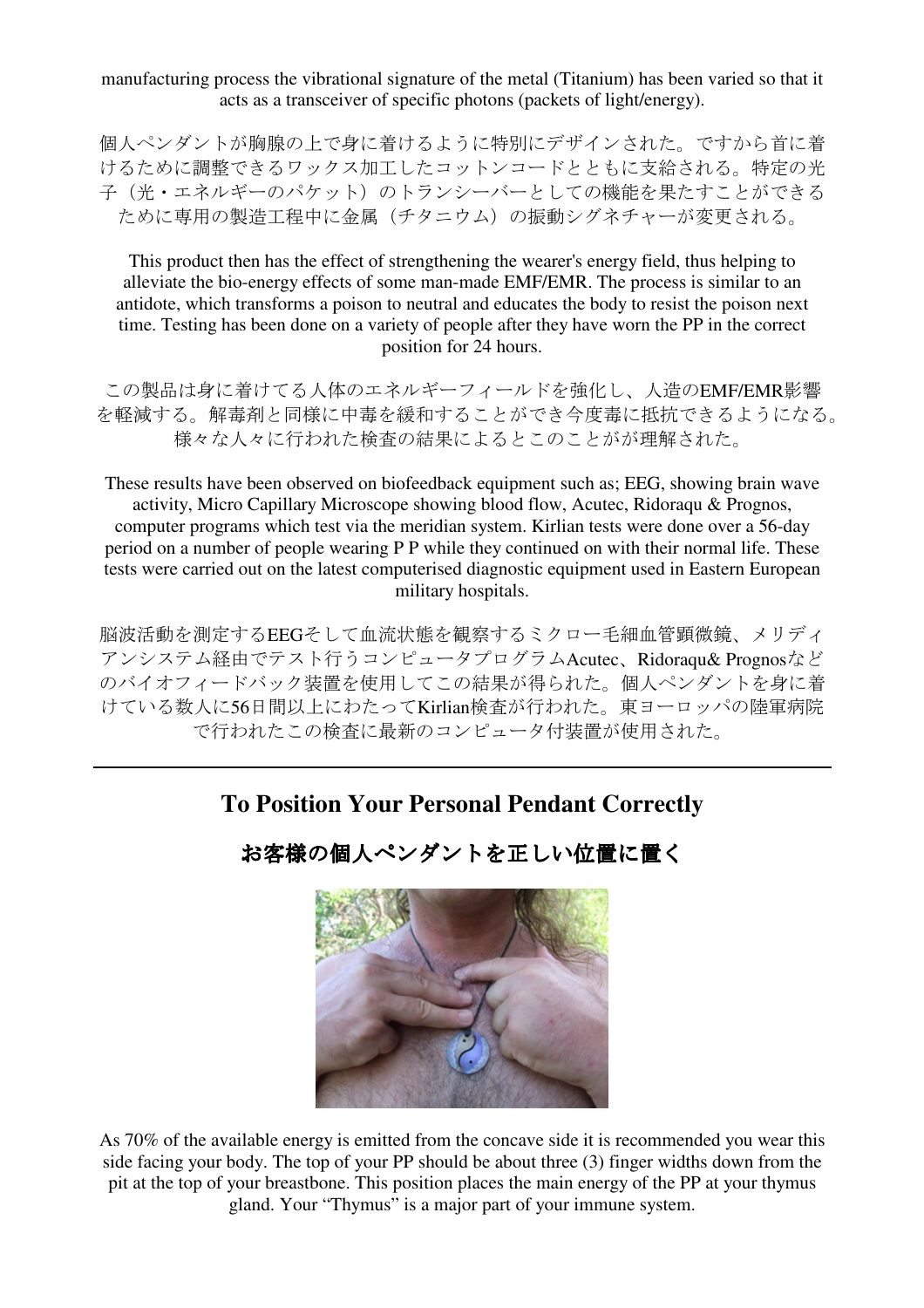70%エネルギーが凹面から放出されるからペンダントを凹面が体に向いているように置 く。個人ペンダントのトップが胸骨のトップにあるくぼみから下に(3指の幅)おく。 このポジションだとペンダントの主なエネルギーが胸腺にあたる。胸腺は免疫システム の主要部です。

## **Your Pendant Can Be Worn all the time.** ペンダントをいつも身に着けることができます

The proprietary treated metal in your Personal Pendant is not affected by any chemicals (body acids or chemicals in water etc.), so showering or swimming with your Personal Pendant on is recommended.

お客様の個人ペンダントの金属が化学に影響を受けません。ですからペンダントを身に 着けたまお風呂に入るや泳ぐことをお薦めします。

Many people find wearing their Personal Pendant to bed helps with their sleeping is quite beneficial, but there are about 5% of people who find wearing their Personal Pendant to bed makes them too energised to sleep. Do not make the decision not to wear your PP to bed until you have tried sleeping with it on for 4 nights.

個人ペンダントを身に着けて気持ちよく眠れる大勢の人々がいる。逆に5%人がたくさん のエネルギーを得て眠れなかったこともあった。個人ペンダントを4夜連続で身に着け た後に身に着けるか、着けないかを判断してください。

**1. To help to speed the healing process of cuts, bruises and minor burns/scalds**  Place your Personal Pendant over affected area concave side facing into the cut, burn or bruise.

1.ペンダントを凹面が傷口、やけどや打撲の方向に向いているようにおいてください。

**2.To help relieve pain from headaches, insect bites, scuffed knees and bumps;** Place your Personal Pendant over the area of pain with concave side facing into the point of most pain.

2.頭痛、虫刺され、すり減っている膝、瘤に起因する痛みを軽減するために トラベルプレートを(凹面が傷みのポイントを向いているように)痛む部分の上におい てください。痛みがなくなったらトラベルプレートはずしてください。



Your 70x70-mm Computer Plate, was developed to work specifically with computer screens and other uses.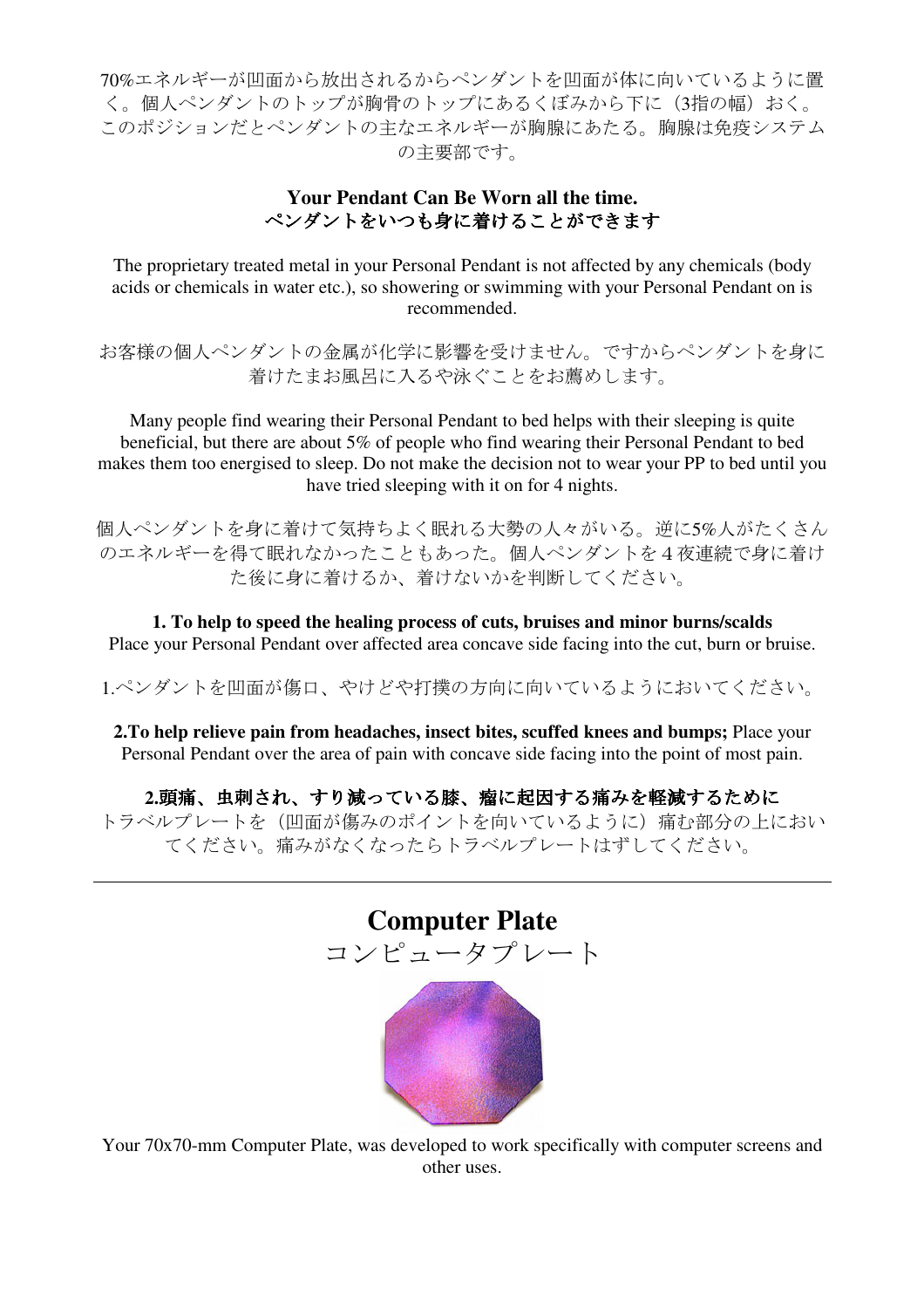70x70-mmのコンピュータプレートが特にコンピュータスクリーンと他のために開発さ れた。他にも多くの用途があるのです。

### **1.Help relieve eye-strain from computer screen**  眼精疲労を和らげる手助けをする

**2. Helps alter the stress coming from 'WII" or other wireless game machines**  ワイヤレスゲームマシンや"**WII**"からできるストレス

> **3. Help speed the healing process.**  治癒を早めるための手助けをする

**4. Improve the taste of water**  水の味を改善する

## **5.Help relieve pain.**  痛みを和らげる手助けをする

After the vibrational signature of the metal has been varied, it acts as a transceiver of specific photons (light energy). This product (Computer Plate) is then able to help negate some of the adverse biological effects of man-made EMF's associated with computer screens.

金属(チタニウム)の振動シグネチャが変更されたら特定の光子(光エネルギー)のト ランシーバーとって作動する。この製品(トラベルプレート)は人間が作り出した電磁 場の生物学的悪影響を無効にすることができる。 このプレートはお客様やプラクティショナーの他の分野でも効果的です。 電磁場

70% of the available energy is emitted from the concave side with 30% coming from the dome side.

エネルギーの70%が凹面から放出され、30%がドームサイドから放出される。

#### **1. Help relieve the eye-strain associated with the computer screen;**  コンピュータスクリーン

Lay your Computer Plate on the top of the computer screen, with the concave side facing into the body of the computer screen. Position with a straight edge towards the front of the screen, align the edge of the Computer Plate with the front of the screen. You will notice a difference on eyes immediately.

コンピュータプレートを凹面がコンピュータスクリーンの方に向いているようにのコン ピュータスクリーンのトップに取り付けてください。プレートのストレート・エッジを スクリーンのフロントと合わせる。すぐに違いに気付くと思う。

**2. To help to speed the healing process of cuts, bruises and minor burns/scalds** 

### 切り傷と打ち身、軽いやけど・熱湯熱傷の治癒を早めるために

Place your Computer Plate over affected area concave side facing into the cut, burn or bruise. This has been reported by many people to speed up their natural healing process.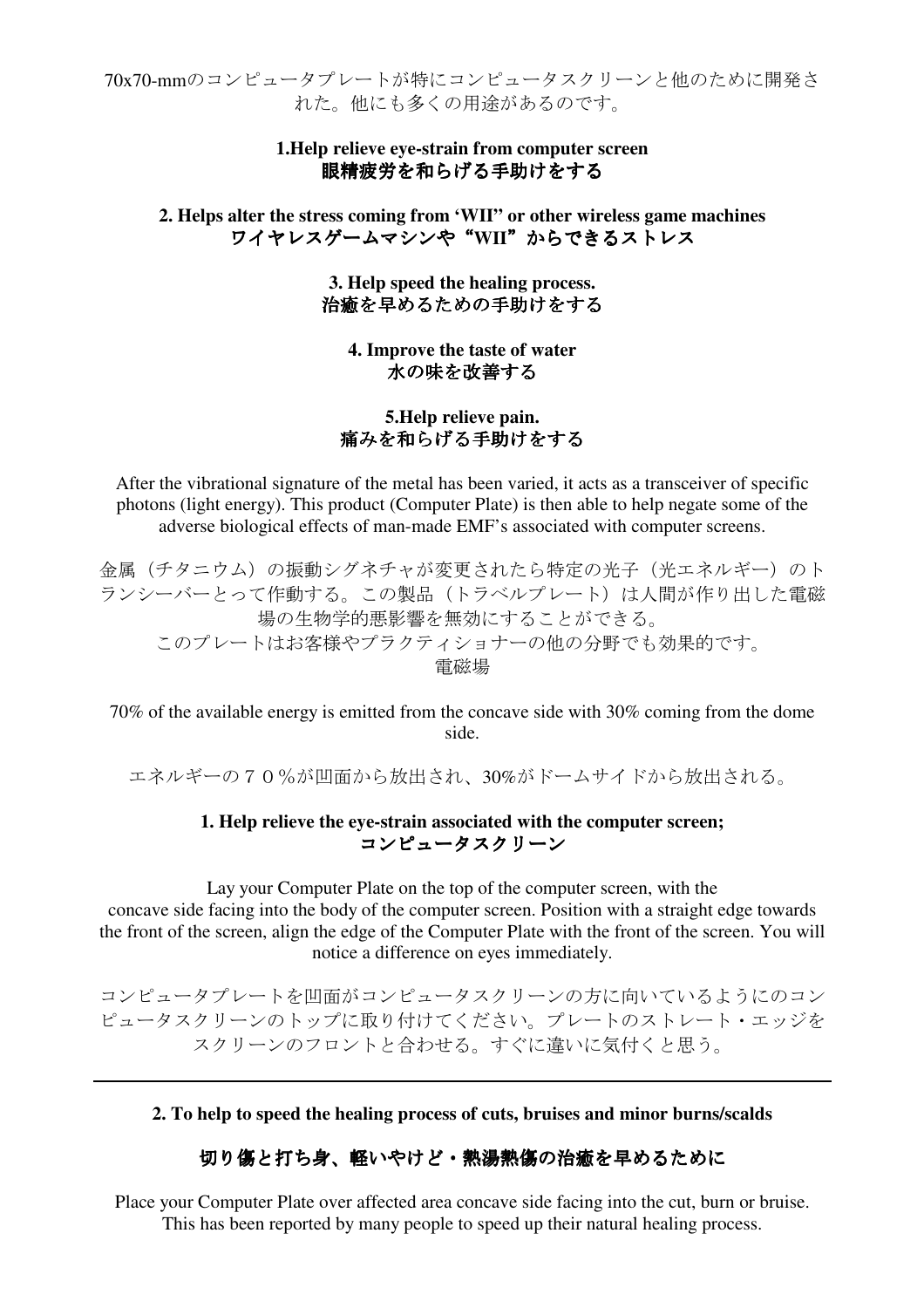コンピュータプレートを凹面が傷口、切り傷、打ち身ややけどの方向に向いているよう においてください。大勢の人々がこれで自然治癒を早めていると報告した。

## **3. To alter the taste of water;**  水の味を変えるために

Place your Computer Plate concave side up under a jug or bottle of ordinary water for about 10 to 15 minutes. Your jug/bottle of water will taste sweeter and smoother and look clearer than before.

コンピュータプレートを普通の水のジョッキやボトルの下に凹面が上方向に向いている ように10から15分ぐらいおいてください。水が美味しくなり、よりきれいに見える

**4. To help relieve minor pain from headaches, insect bites, scuffed knees and bumps;** 

## 頭痛、虫刺され、すり減っている膝、瘤に起因する痛みを軽減するために;

Place your Computer Plate over the area of pain or concern with concave side facing into the point of most pain, until the minor pain has gone.

コンピュータプレートを(凹面が傷みのポイントを向いているように)痛む部分の上に おいてください。痛みがなくなったらコンピュータプレートはずしてください。

# **Pocket Plate (Travel Plate)** ポケットプレート(トラベルプレート)



Your 60x60-mm Travel Plate, was developed to calm the bio-energetic system and other uses.

60x60-mmのトラベルプレートは生体エネルギーシステムをよくするそして他の使用の ために作成された

> 1. Help speed the healing process. 治癒を早めるための手助けをする

> > 2. Alter the taste of water. 水の味を改善する

3. Alter the taste of wine ワインの味を変える

4. Help relieve pain 痛みを和らげる手助けをする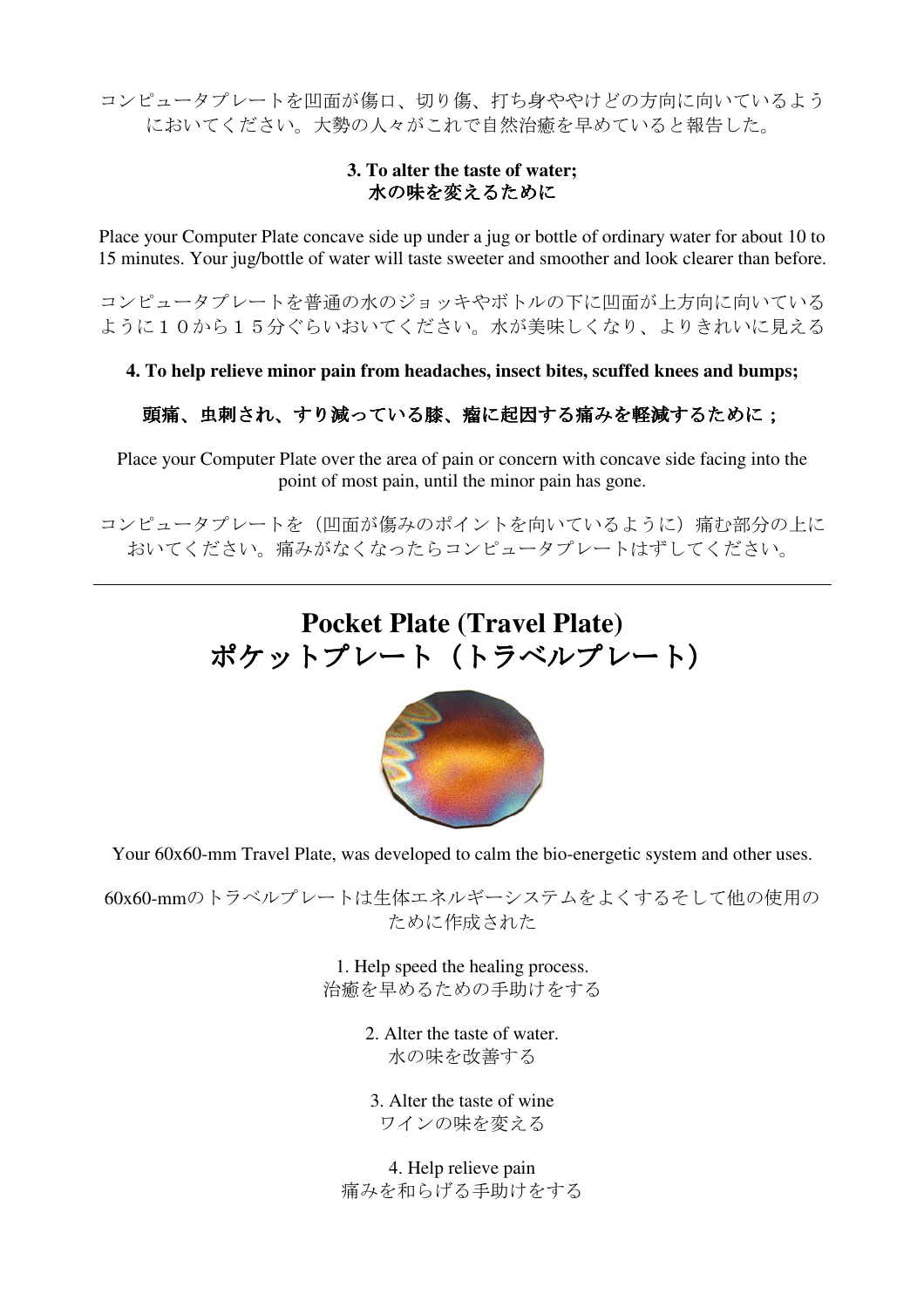5. Sweeten fruit 果物を甘くする

The vibrational signature of the metal (titanium) has been varied, so that it acts as a transceiver of specific photons (light energy). This product (Travel Plate) is then able to help negate some of the adverse biological effects of man-made EMF's and work with other areas for you or practitioners.

特定の光子(光エネルギー)のトランシーバーとって作動するために金属(チタニウ ム)の振動シグネチャが変更された。この製品(トラベルプレート)は人間が作り出し た電磁場の生物学的悪影響を無効にすることができる。 このプレートはお客様やプラクティショナーの他の分野でも効果的です。

As 70% of the available energy is emitted from the concave side and only 30% emitted from the dome side the quickest and best results will always come from the concave side.

エネルギーの70%が凹面から放出され、30%がドームサイドから放出される。ですか ら凹面から最高の結果を得られる。

### **1. To help to speed the healing process of cuts, bruises and minor burns/scalds**

## 切り傷と打ち身、軽いやけど・熱湯熱傷の治癒を早めるために

Place your Travel Plate over affected area concave side facing into the cut, burn or bruise.

トラベルプレートを凹面が傷口、やけどや打撲の方向に向いているようにおいてくださ い。

#### **2. To alter the taste of water;**

When your Travel Plate is placed concave side up under a jug or bottle of ordinary tap water for about 10 to 15 minutes. Then taste the difference, your jug of tap water will taste sweeter and smoother and look clearer than before.

ジョッキや普通の水道水のボトルの下にお客様のトラベルプレートを(凹面を上向き に)10分か15分ほど置いてください。味の違いが分かる、ジョッキや水道水が水がおい しくなるそして以前よりきれいに見える。

#### **3. Could you alter the taste of wine?**

Take a bottle or cask of wine that you feel needs a little more maturing place your Travel Plate concave side up under the bottle or cask of wine for about 10 to 15 minutes. Then taste the difference, your wine will taste like a more matured expensive wine. DO NOT DO THIS WITH A WELL MATURED EXPENSIVE WINE as will move onto the next level of maturity and probably taste like vinegar.

## トラベルプレートの凹面を

## **4. To help relieve pain from headaches, insect bites, scuffed knees and bumps;**  Place your Travel Plate over the area of pain with concave side facing into the point of most pain,

remove when pain is gone.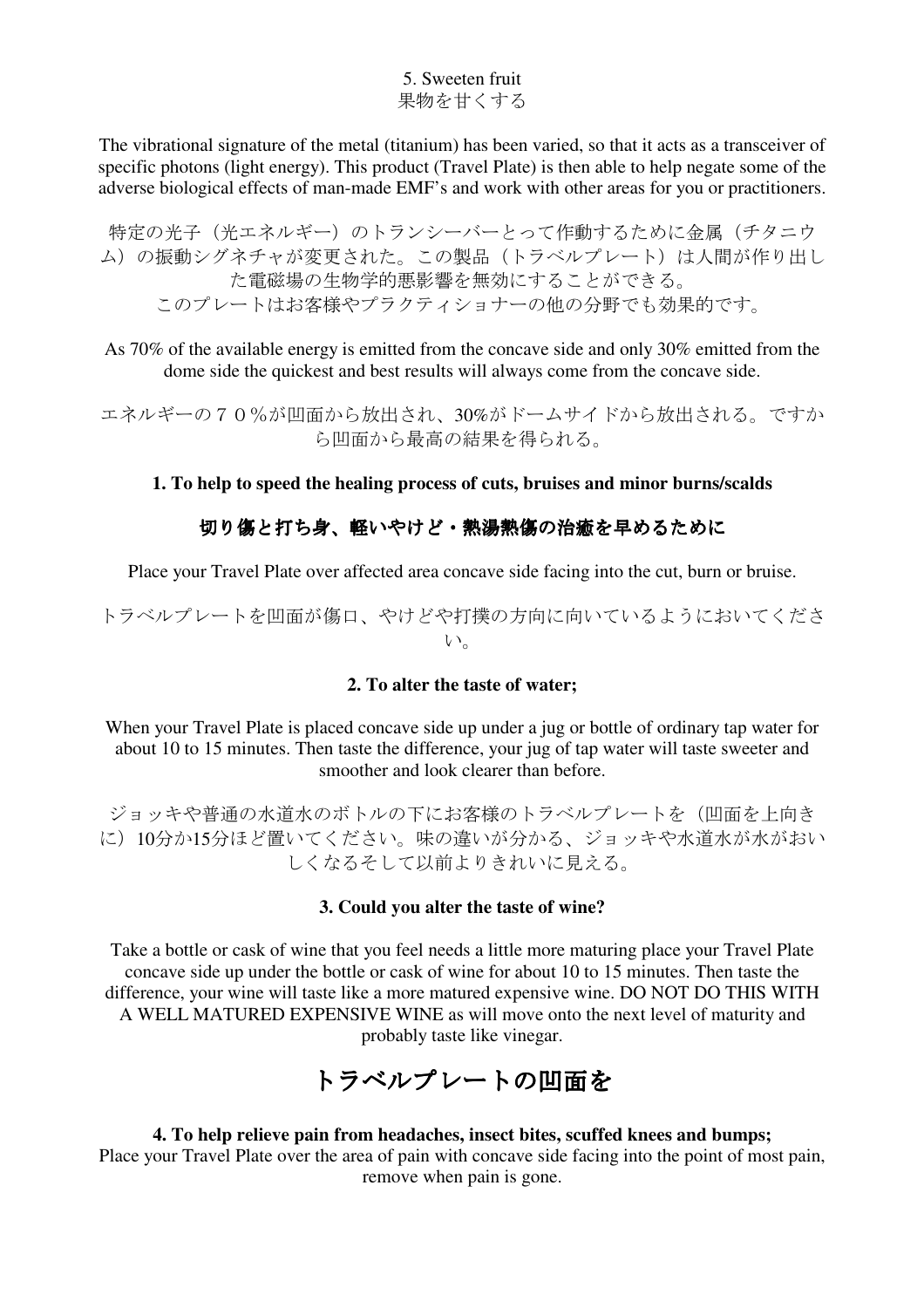頭痛、虫刺され、すり減っている膝、瘤に起因する痛みを軽減するためにトラベルプレ ートを(凹面が傷みのポイントを向いているように)痛む部分の上においてください。 痛みがなくなったらトラベルプレートはずしてください。

#### **5. Sweeten fruit**

When you have some fruit that is a little sour for you, place your Travel Plate concave side up under your fruit for 5 or 10 minutes the fruit will become sweeter and more pleasant to eat

5分か10分ほどトラベルプレートを(凹面が上向きに)酸っぱい果物の下においてくだ さい。果物が甘くて美味しくなる。

### **This plate is very much heart connected, and for this reason can be worn in a shirt pocket (or in a side pocket of pants), with concave side facing into the body.**

このプレートは心臓に関するからシャツのポケット(ズボンのサイドポケット)に着け ることができる。プレートの凹面が体に向いているようにしてください。

# **The Electron Stabiliser** エレクトロンススタビライザー



The Electron Stabiliser came about when Nicola Tesla became aware that the alternating current he had created would be far too strong for the human energy field to withstand. He issued the scientific community with a warning that quote " The Alternating current I have invented will prove to be the most dangerous thing on earth and I must find an alternative." He was not able to stop the Bankers and Business Community from completing the dream he had given them of domination and immense wealth creation by the dependency of the entire planet being charged for the supply of the alternating current we have all become dependent on.

テスラが発明した交流電流があまりにも強くて人的エネルギー場がそれに耐えられない ことに気が付いたらエレクトロンスタビライザーのことが考えれれた。発明された交流 電流が世界の一番危険なもので代わりとなるものを見つけることが重要だとテスラが科 学界に警告した。

Imagine this: Tesla and his staff took the media and the bankers out to the desert surrounding Colorado Springs where he had built an electronic form of pyramid working as an energy transceiver. Which he explained, put an energy into the surface of the earth and could be withdrawn from the Earth's crust at a distance by tapping into the same frequency. Tesla and his staff successfully light 200 50watt light bulbs 40 kl away from his small tower/pyramid at Colorado Springs.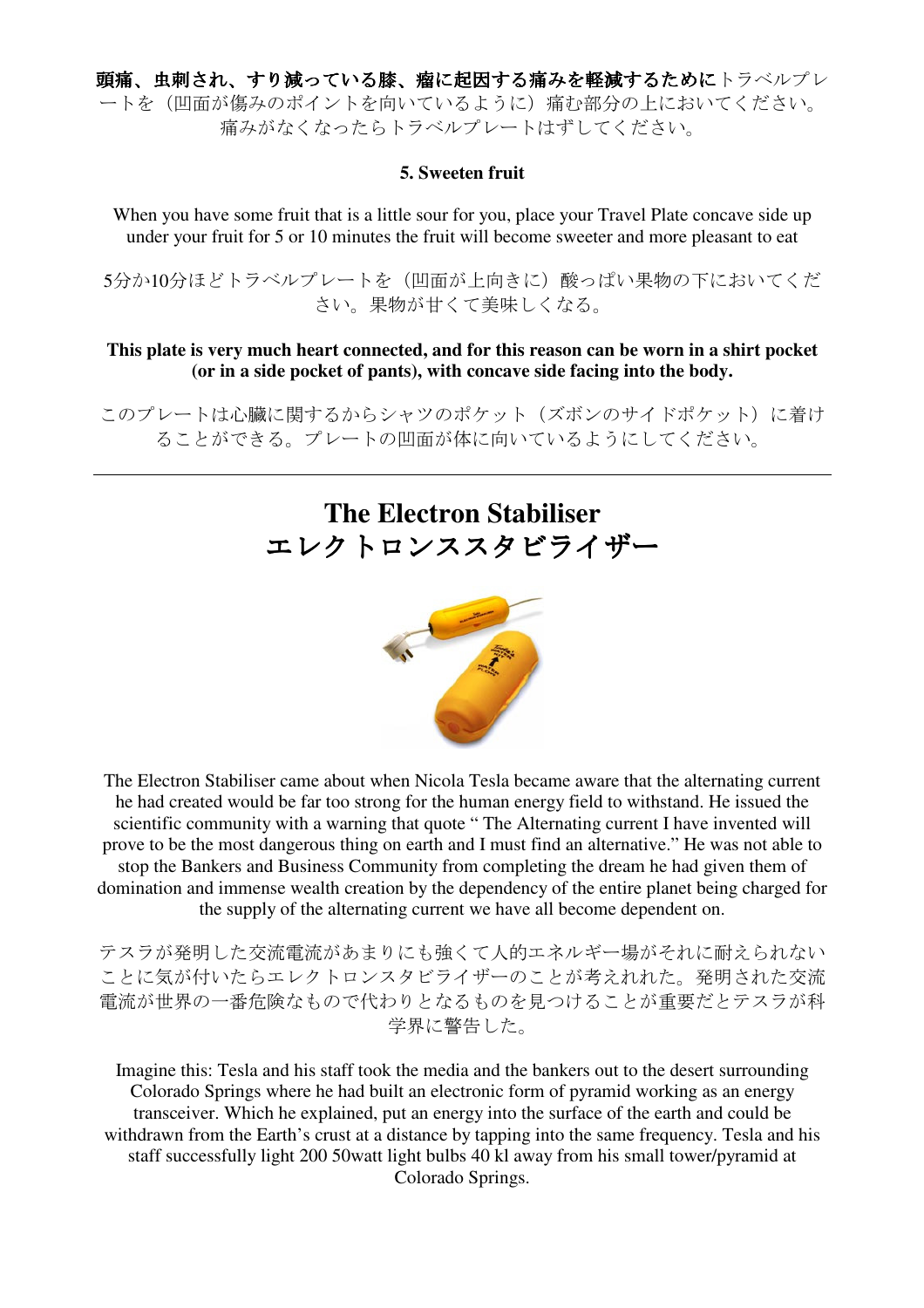考えてみてください:テスラと彼のスタッフはメディアと銀行家をコロラド・スプリン グズ周辺の砂漠に連れて行った。そこで彼はエネルギーのトランシーバーとして働いて いる電子形式のピラミッドを作っていた。地球表面のエネルギーを離れたところから地 殻から同じ周波数取り戻される。テスラと彼のスタッフがコロラド・スプリングズにあ るタワー・ピラミッドの40 kl離れたところから50wattの電球を点灯することに成功した。

Designed to lift the oppressive weight that electrically sensitive people feel when exposed to EMR and EMFs, **the Stabiliser is best fitted to a power cord which has a steady drain of power such as a television where a standby light is always on or any appliance which has a clock such as a computer, video or electric clock.** This ensures the energy is piggybacked continually around the electrical circuitry of the building and conditioning is taking place continually 24 hours.

EMRとEMFsに敏感な人のためにデザインされて悪影響を和らげる。お客様のテレビ (いつもスタンドバイライトが付いているもの)やコンピュータ、ビデオ、電子レンジ、 電気時計などの時計を持っている電化製品のためにこのスタビライザーは最適です。背 中に乗って

Biological testing has been done on dozens of people using; Micro Capillary Microscope, EEG, Acutec Ryodoraku and other electrodermal stress diagnostic computers. The averaged results are below.

ミクロー毛細血管顕微鏡、脳電図、コンピューター支援皮膚電気ストレス診断で数十人 に生物学的検査が行われた。平均結果は以下のようです:

| Averaged stress levels |                                                          |                                                         |                                                     |
|------------------------|----------------------------------------------------------|---------------------------------------------------------|-----------------------------------------------------|
| 65                     |                                                          |                                                         |                                                     |
| 60                     |                                                          |                                                         |                                                     |
| 55                     |                                                          |                                                         |                                                     |
| 50                     |                                                          |                                                         |                                                     |
| 45                     |                                                          |                                                         |                                                     |
|                        | Stabiliser not<br>plugged in<br>Computer<br>switched off | Stabiliser not<br>plugged in<br>Computer<br>switched on | Stabiliser<br>plugged in<br>Computer<br>switched on |

平均ストレスレベル

Stabiliser not plugged in, Computer switched off スタビライザーがプラグで接続されていない、コンピュータの電源が切れた Stabiliser not plugged in, Computer switched on スタビライザーがプラグで接続されていない、コンピュータの電源が切れた

Stabiliser plugged in, Computer switched on スタビライザーがプラグで接続されている、コンピュータの電源を入れた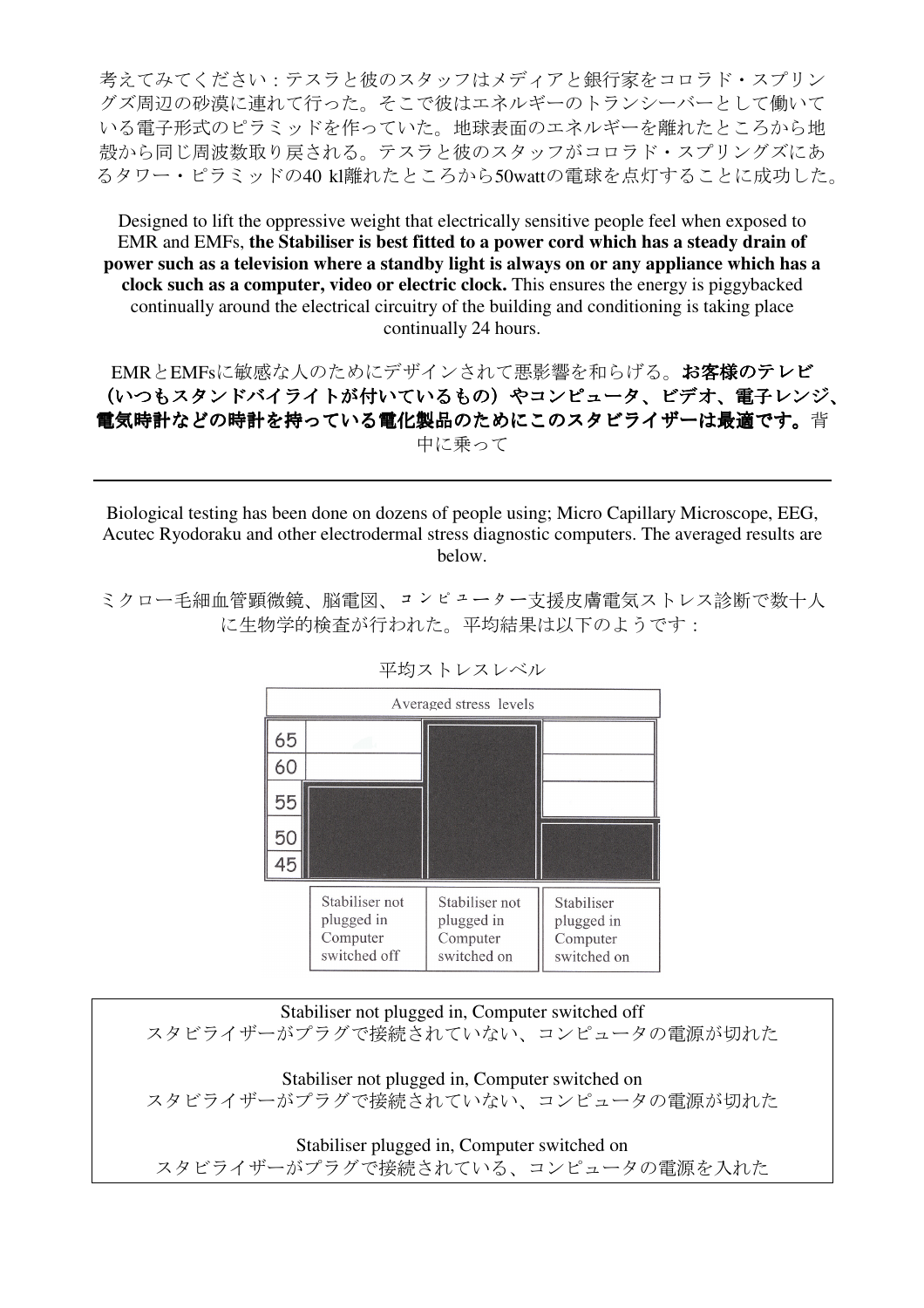After plugging a Stabiliser in, some of the most common comments from clients are; " less fatigue", "fewer headaches," "seeming to have more energy," "less static in the computer," "calmer work environment," "less eyestrain while working on the computer."

スタビライザーが接続されていたら、クライアントから受け取った最も一般的なコメン トは次のようです:"疲労感が減った"、"作業環境が快適になった"、"頭痛が減っ た"、"コンピュータの静電気が減った"、"コンピューターの使用による眼精疲労が 減った。"

(Some people have found that if they hold the power cord either side of the yellow pod palms up it seems to help harmonise the vibration in their liver.)

## **FITTING INSTRUCTIONS** 取り付け方法

Open the Stabiliser like an oyster and lay your power cord through the center. Close and snap the locking hinge, securing the power cord through the center and protruding out of each end through the black rubber grommets. Your Stabiliser is best fitted to a power cord that has a steady drain of power such as a television (where a standby light is always on) or any appliance that has a clock such as a computer, video, microwave oven or electric clock.

スタビライザーをオイスターのように開き、電源コードを中心部を通って置いてくださ い。電源コードを固定するために中心部を通ってブラックラバーグロメットから突き出 るようにロックヒンジを閉めてポキッと折ってください。お客様のテレビ(いつもスタ ンドバイライトが付いているもの)やコンピュータ、ビデオ、電子レンジ、電気時計な どの時計を持っている電化製品のための最適なスタビライザーです。

# **14 Sided House Plate & Large Octagonal House Plate 14** 両面ハウスプレート&大八角形のハウスプレート



The (14 Sided) House Plate & Large Octagonal House Plate produces a bubble of energy which helps counteract geopathic stress. The bubble's influence stretches approximately 11/2 acres plus 15 mtrs from the concave side and 5 mtrs from the dome side.

14面のハウスプレートと大きい八角形のハウスプレートが作るエネルギーのバブルがジ オパシックストレスを中和する。凹面からおおよそ11/2プラス15メートルドームサイド から5メートルの領域にわたってバブルが影響を与える。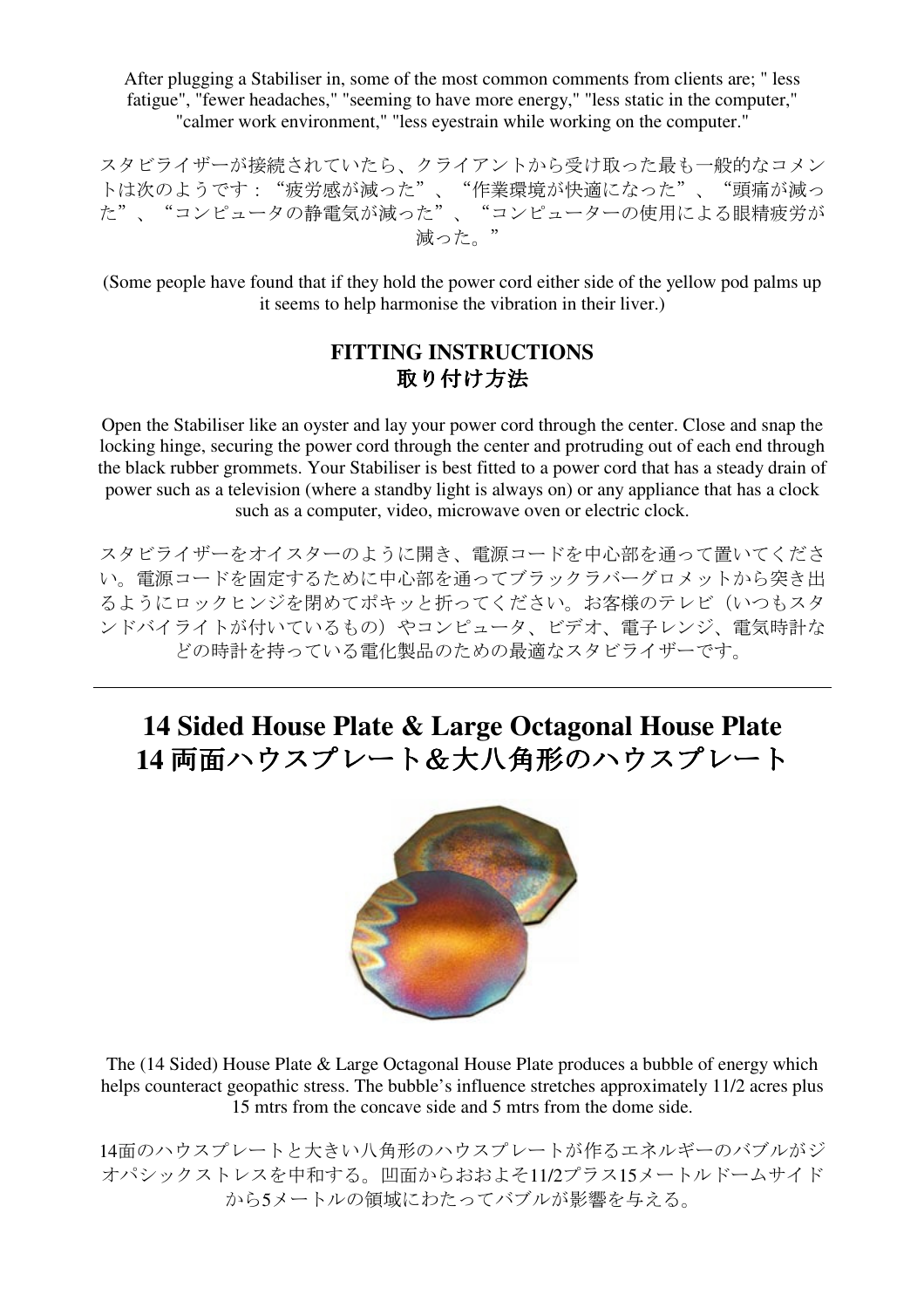The House Plate & Large Octagonal House Plate can be placed anywhere in your house under your bed or on a coffee table or bookcase concave down. BUT if your **geopathic stress is above ground ie. you can see high voltage power lines or phone towers from your house, put the concave side up but not under your bed.** 

ハウスプレート&LOPを家のどこにでも置くことができる。ベッドの下に、コーヒーテ ーブルや書棚の上にハウスプレートを置くときに凹面を下向きにして置いてください。 ジオパシックストレスの原因が地上に(家から見える高圧電線や電話の中継塔)あれば 凹面を上向きにして置いてください。ですが、ベッドの下に置かないでください。

Information on underground geopathic stress such as, Lei Lines, Vortexes and Energy Wheels. Dulwich Health Society (UK) have checked 25,000 people with health problems, geopathic stress was found in 95% of cancer suffers, 95% hyperactive children, 80% of miscarriages.

レイライン、アンダーグラウンドgeopathicストレスに関する情報。

**Other Uses**

他の使用

Working with reflexology principles, put one foot at a time on the concave side of your House Plate for about 10 minutes each foot.

ハウスプレートの凹面を

Stand over the plate 1 foot on each side with concave side up, allowing energy to spiral up through the centre chakra, for about 10 minutes.

エネルギーがセンターチャクラをらせん状に上昇できるようにプレートの上(凹面が上 向に)10分ぐらい立ってください。

. The auric field of a person can be "cleaned" by fanning with the House Plate. Ask your "subject" to stand 3 mtrs away facing you. With a fanning/painting action start from a metre above and a metre below the body do this 7 times, fan/paint from side to side head to toe also do this 7 times, ask the person to make a ¼ turn **clockwise** and repeat the fanning/painting as before, continue until the person is facing you again.

ハウスプレートであおぐと人の金フィールドを"清浄"することができます。対象者が あなたに向けて3メートル遠くに立つ。ハウスプレートの凹面を

In the case of an incapacitated person, place the House Plate under their wheelchair concave side up, or under their bed (with the House Plate located under their chest area, with concave side facing upwards towards the body for about 25 minutes, you can repeat this within 24 hours.

禁治産者の場合にはハウスプレートを(凹面が上向きに)車椅子やベッドの下において ください。ハウスプレートを胸部の下に(凹面が上向きに)25分ぐらいおいてくださ い。24時間内にこれを繰り返すことができる。

Using the House Plate may release toxins - therefore a need to drink plenty of water will help flush the toxins..

ハウスプレートを使用すると毒素を放つかもしれませんーですから水をたくさん飲むと 毒素を洗い流す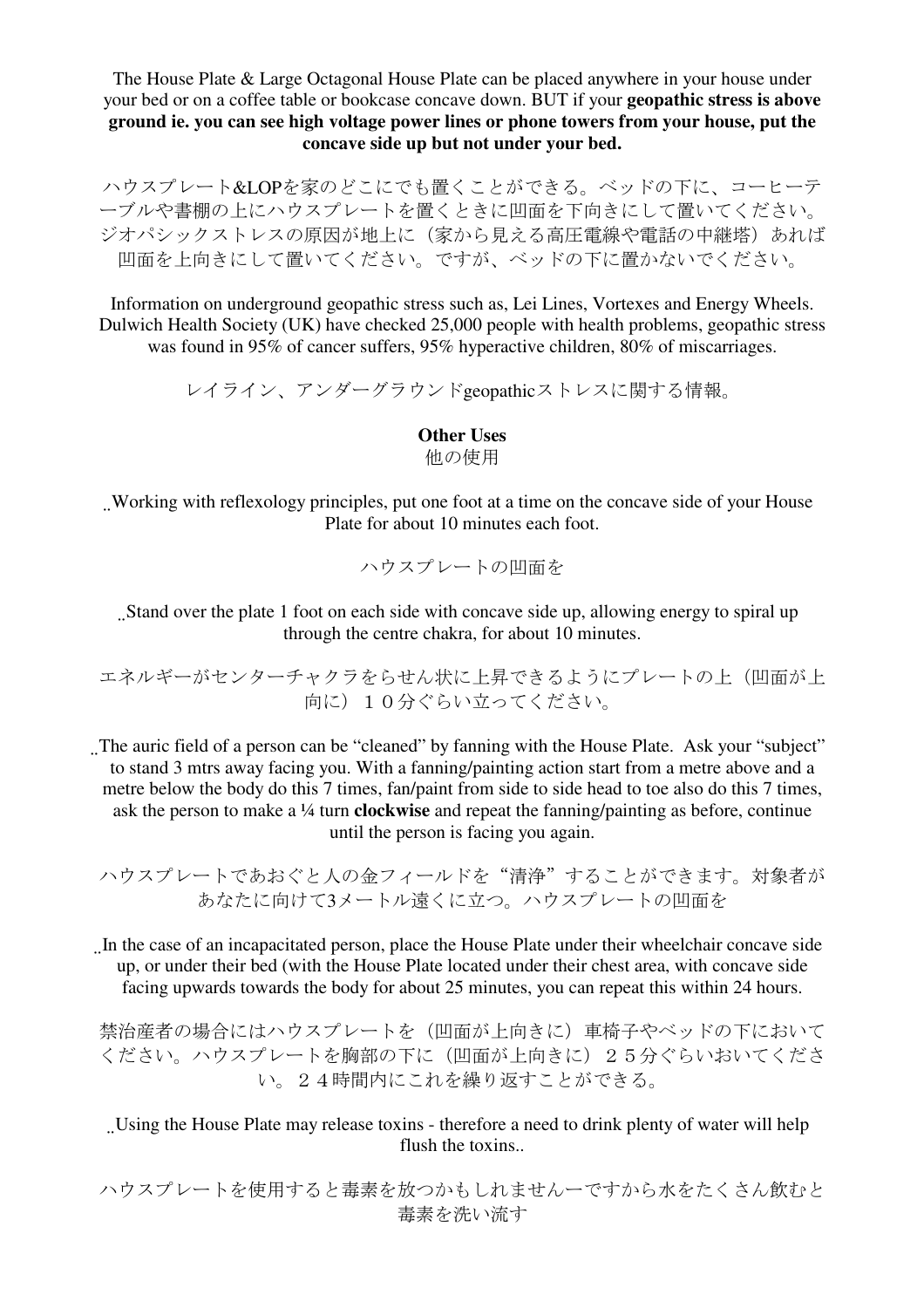Treat your drinking water by placing a jug or large water container on the concave side of the House Plate

ハウスプレートの凹面の上にジョッキや水差しを置いて飲料水等の水処理ができる。

# **PRACTITIONER RANGE** プラクティショナー



The Practitioner Plate is a specific oval shape, and dates back to the early Egyptians. It can be seen in the hieroglyphics found in the Pyramids, in these drawings this particular oval shape was worn over the third eye.

初期エジプト時代からプラクティショナープレートが特定の卵型になっている。ピラミ ッドで発見された象形文字にこの特定の卵型が見られる。

When working above the throat chakra, the Practitioner Plate must be horizontal. のどのチャクラの上で働くときにプラクティショナープレートが水平であるとを確認し てください

When working below the throat chakra the Practitioner Plate must be vertical. のどのチャクラの下で働くときにプラクティショナープレートが垂直であるとを確認し てください

As with all our products the Practitioner Plate helps with; easing pain, speeding the healing process and helping to balance.

弊社の他の製品のようにプラクティショナープレートは痛みを和らげるそして治癒を早 めるために役に立つ。

## **Small Practitioner Plate** 小プラクティショナープレート 小プラクティショナープレート

The Small Practitioner Plate is small enough to fit in a shirt or pants pocket and helps strengthen and protect the practitioner's energy field. This plate is also used by holding the concave towards the point of pain or distress.

シャツやズボンのポケットに楽に収まる小ささの小プラクティショナープレートはプラ クティショナーのエネルギーフィールドを強化と保護する。このプレートを凹面が痛み を感じる点の方に向いてるように持っていて使用することができる。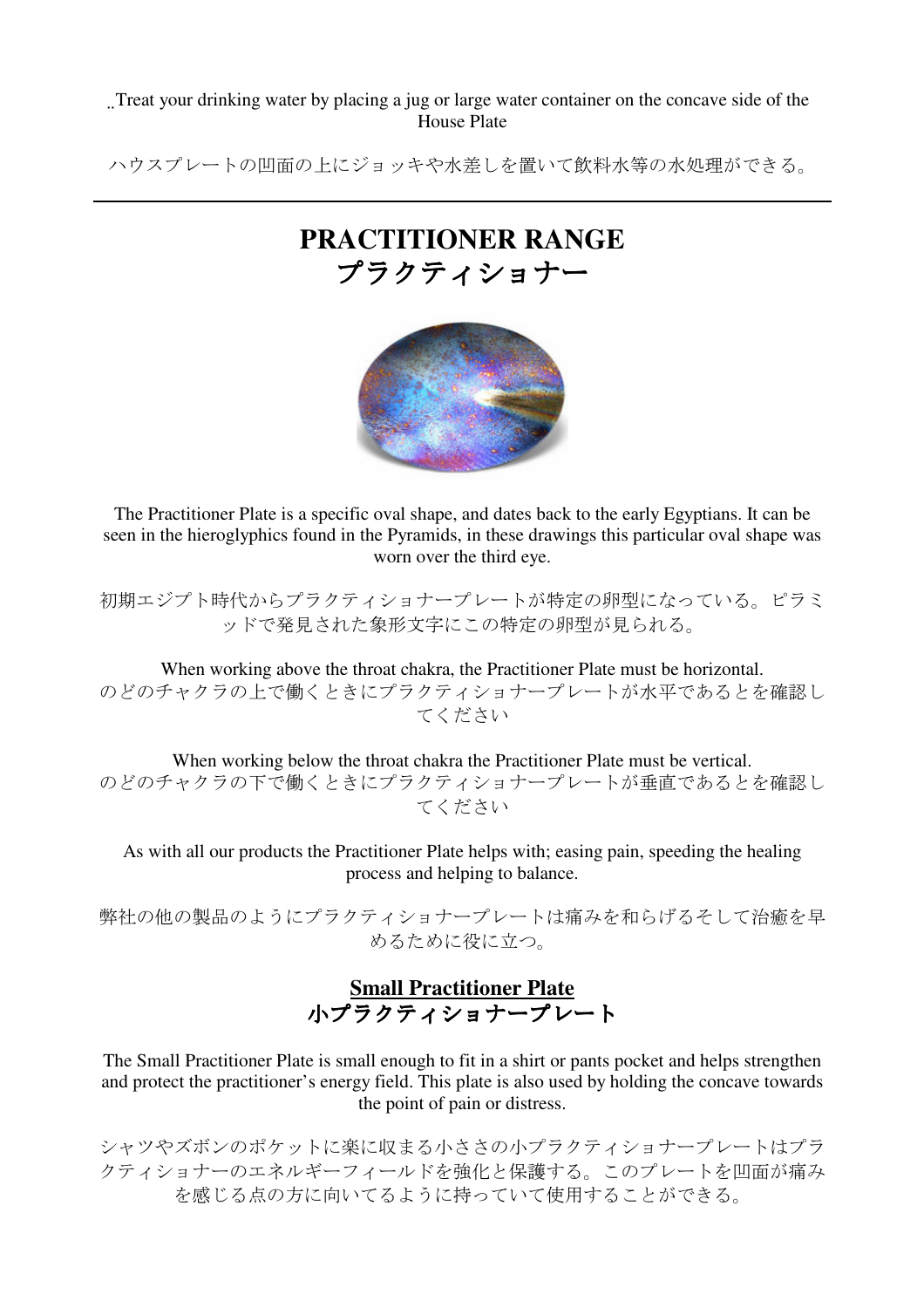## **Large Practitioner Plate**

The size of this plate makes it ideal to work fast and at a distance. Placed on the floor concave side up, under the massage/work table, your clients will automatically exhibit an Alpha/Theta brain pattern, which allows your work to reach effective levels much quicker.

## このサイズのプレートは効き目が速い

You may need to clear a room of uncomfortable energies, especially after a stress situation has occurred there.

特に部屋でストレス状 部屋の不快なエネルギー をクリアする必要があります。

To clear the room of uncomfortable energies, start with a sweeping motion down from the ceiling, down the walls to the floor then sweep the energy out the doorway. You will notice a much clearer feel in the room as soon as you have finished.

部屋の不快なエネルギーをクリアーするために、天井の下から壁の下までに(フロアー までに)、弧[カーブ]を描く動きではじめ、エネルギーを戸口から外へ掃き出す。こ れで部屋がより快適になる。

# **PHONE TAG**  テレフォンタグ



After much research and testing the Phone Tag has been developed for mobile and cordless phones.

研究や実験を重ねた結果、携帯電話とコードレス電話ためにテレフォンタグが開発され ました。

Electromagnetic (EM) and Microwave fields emanating from the antenna of digital mobile phones or the EM radio frequencies from cordless phones are believed to cause bio-energy effects when the Phone is in use.

電話使用中に、ディジタル携帯電話から発生する電磁気とマイクロ波、コードレス電話 から空発生する高周波のバイオエネルギー影響を与えると信じられています。

Testing done with the micro-capillary microscope has shown the blood flow slowing down considerably while the person was using a mobile phone, whereas the same person's blood flow increased when the same phone was fitted with a Phone Tag.

ミクロー毛細血管顕微鏡で行われた実験によると携帯電話を使用しているときに血流が かなり減少している一方で、電話にフォンタグが付いていると血流が増加している。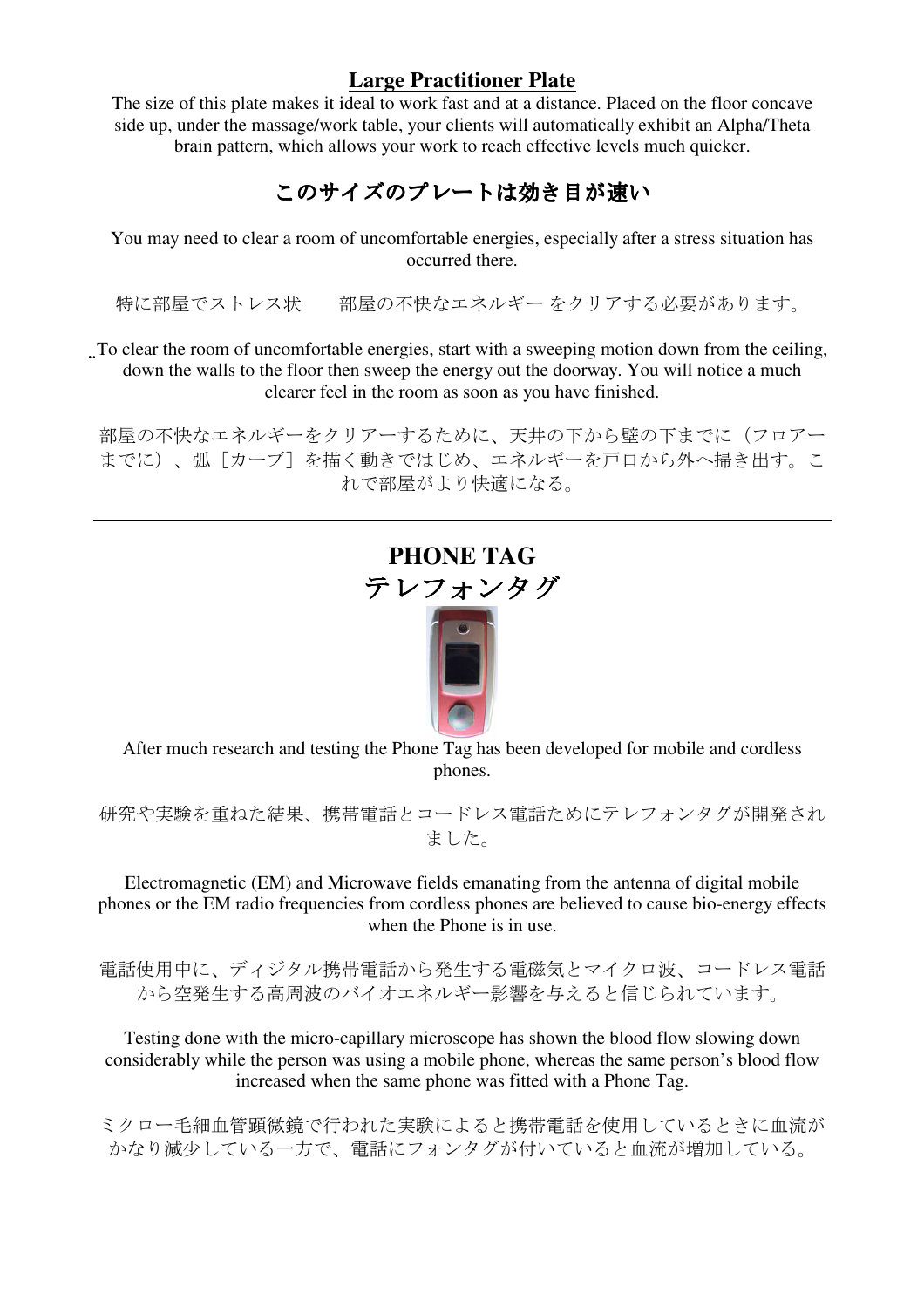Thermal image tests have shown heat patterns when a mobile phone without a Phone Tag is placed just 10mm above the skin, but when the same test was done with a Phone Tag fitted to the mobile phone there is no heat pattern from the phone.

フォンタグなしで携帯電話をスキンの10mm上に持って使用すると、加熱試験が加熱パ ターンを表示しているが、電話にフォンタグをつけて同じ実験行うと加熱パターンを表 示しない。

When the Phone Tag is fitted correctly to your mobile or cordless phone, it may help alleviate the energetic effects associated with the phones use.

お客様の携帯やコードレス電話にフォンタグを正確に取り付けたら、電話の使用中に起 きるエネルギー効果を軽減することができるかもしれない

There is no conclusive evidence linking mobile phone use to health problems, so until the scientific studies are complete and proven, we should err on the side of caution and take our own precautions.

健康上の問題 決定的な証拠 科学的研究で証明されないまでに慎重過ぎるぐらい慎重 になる、そして自身で対策を講じる

The Phone Tag comes ready to fit with double sided tape already attached; fitting instructions are over the page.

フォンタグに両面テープが付いていてすぐに取り付けられる。取り付け説明証明書を次 のページでごらんください。

## **FITTING INSTRUCTIONS FOR PHONE TAG**  電話 タグ用フィッティング 方向

1. Hold the phone so it is facing you. 電話を自分に向けて持つ

2. Take the Phone Tag holding it at the sides with double-sided tape facing the phone. フォンタグを両面テープが電話に向いているように持つ

3. Start at the top face of the phone (earpiece) and move slowly down the phone to the speaker section as though you are painting the phone.

電話の上面(イヤホーン)からはじめ、塗っているようにスピーカーセクションまでに ゆっくり移動する

> 4. Repeat this on the opposite side of the phone and over the battery. 電話の反対側とバッテリの上にも同じことを繰り返す

5. With a clean damp cloth wipe the area of the phone where the Phone Tag is to be placed; either just under the antenna **or in the case of an internal antenna**, place the Phone Tag on the back of the phone opposite the earpiece.

フォンタグが付けられる場所を湿ったきれいな布で拭いてください。アンテナのすぐ下 に、内部アンテナの場合にはフォンの裏側(イヤホーンの反対側)に付けてください。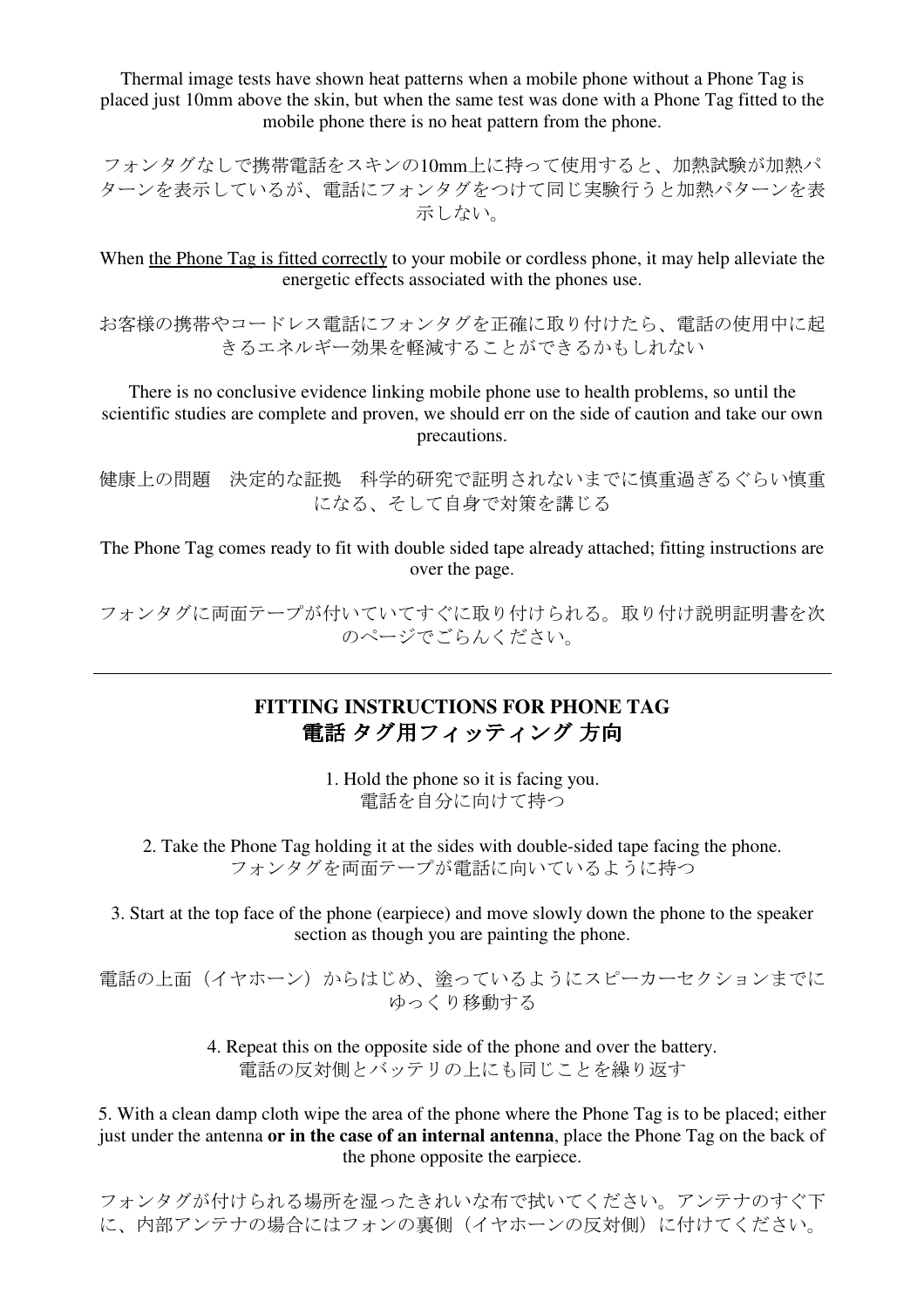6. With a dry cloth wipe the area again to make sure there is no moisture left. 水分が残らないように乾いた布で拭いてください

7. Make sure to have **one straight edge parallel or in line with the top of the phone** when the phone is held up right.

8. Take the backing off the double-sided tape and press the Phone Tag firmly to the phone either at the base of the antenna or on the back of the phone opposite the earpiece for internal antenna models.

両面テープを使用してフォンタグを電話に強く押してください。普通のアンテナのベー スのところ、そして内部アンテナの場合にはフォンの裏側(イヤホーンの反対側)に付 けてください。

Your phone is now treated and the energetic effects from your phones use should no longer be a biological problem to you or those around you whilst your phone is in use.

お客様の電話が今処理されて電話中に起こるエネルギー効果がお客様や周りの人々にと って生物学的問題にはならない。

**Please note:** Many mobile phones such as the IPhone, Blackberry and many other larger more complex phones need 2 Phone Tags, one at the top of the phone as explained above and one at the base of the phone, to cover the blue-tooth antenna.

注意:IPhone、ブラックベリーそして他の大きいと複雑な電話の場合には2のフォンタ グが必要です。一つは以前に説明したようにフォンのトップでもう一つはblue-toothアン テナをカーバできるように電話のベースに必要です。

9. At the base of the phone repeat instructions  $5 \& 6$ . Then make sure you place the straight edge of the Phone Tag level with the bottom of the phone opposite the microphone.

電話のベースで指示5 & 6に従ってください。

# **Car Travel Plate**  自動車旅行のプレート



Your Car Travel Plate, was developed to place a specific energy into the wiring of your car thereby helping to calm the bio-energetic system of both the driver and passengers.

お客様の車の配線に比エネルギーを入れておくためにカートラベルプレートが開発され、 運転士と乗客両方の生体エネルギーシステムをよくする。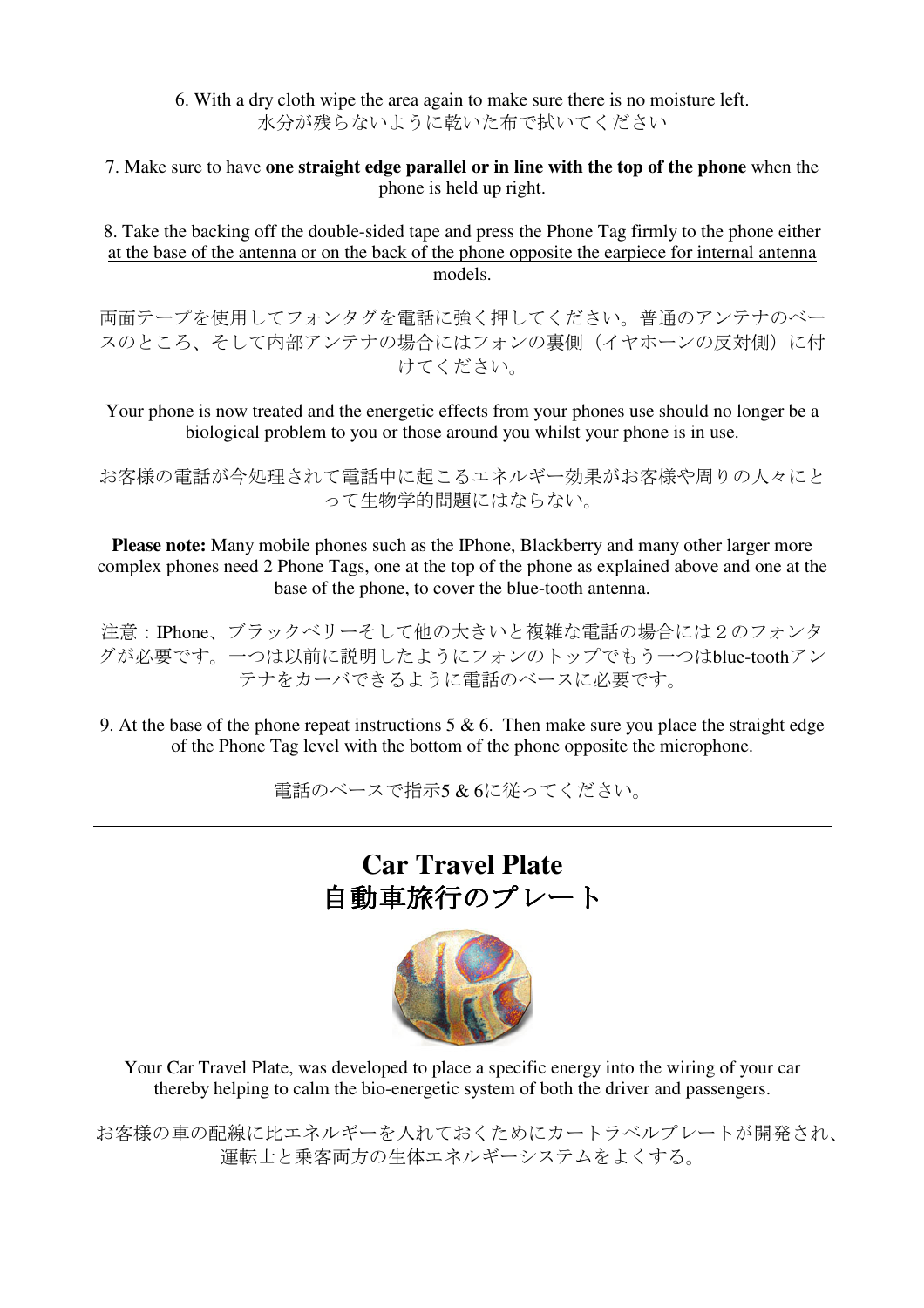The vibrational signature of the metal (titanium) has been varied, so that it acts as a transceiver of specific photons (light energy). This product (Car Plate) is then able to help negate some of the adverse biological effects of man-made chaotic EMF's in the motorcar.

特定の光子(光エネルギー)のトランシーバーとって作動するために金属(チタニウ ム)の振動シグネチャが変更された。この製品(カープレート)は人間が作り出したカ オス的電磁場の生物学的悪影響を無効にすることができる。

> 70% of the available energy is emitted from the concave) side. エネルギーの70%は凹面から放出される。

> > 1.Help ease fatigue while driving. 1.運転の疲れを和らげる

2.Help relieve the energetic effects of geopathic stress. 2.geopathicのエネルギー効果のストレスをを解消する

> 1. Fitting the Car Ioniser Plate イオン化装置プレートの取り付け

Place your Car Plate in the dashboard on the shelf just under the radio with the concave side up facing up into the radio. This will allow the majority of the energy to go into the wiring of the car. Many users have reported back, that after the Car Plate has been placed in the car their fatigue while driving has been greatly diminished. Driver and passengers have reported they seem more relaxed with less driver road rage.

カープレートをラジオの下にある棚のダッシュボードに置いてください。 (凹面をラジオの方に向ける) これでエネルギーの大部分が

2.Help relieve the energetic effects of geopathic stress.

For a Small Unit, place the Car Plate under your bed concave side facing down. This will help ease the energetic effects of geopathic stress.

小単位

The plate's effect will cover approximately 4 square meters.

Page 13  $\sim$ ージ13

## **Small Oyster Farm Plate and Large Oyster Farm Plate** 小オイスターファームプレートと大オイスターファームプレート



The Small Oyster Farm Plate is made from 2 fourteen sided plates, especially produced to work in multi-story buildings. The energy from the Small Oyster influences an area of approximately 1 acre.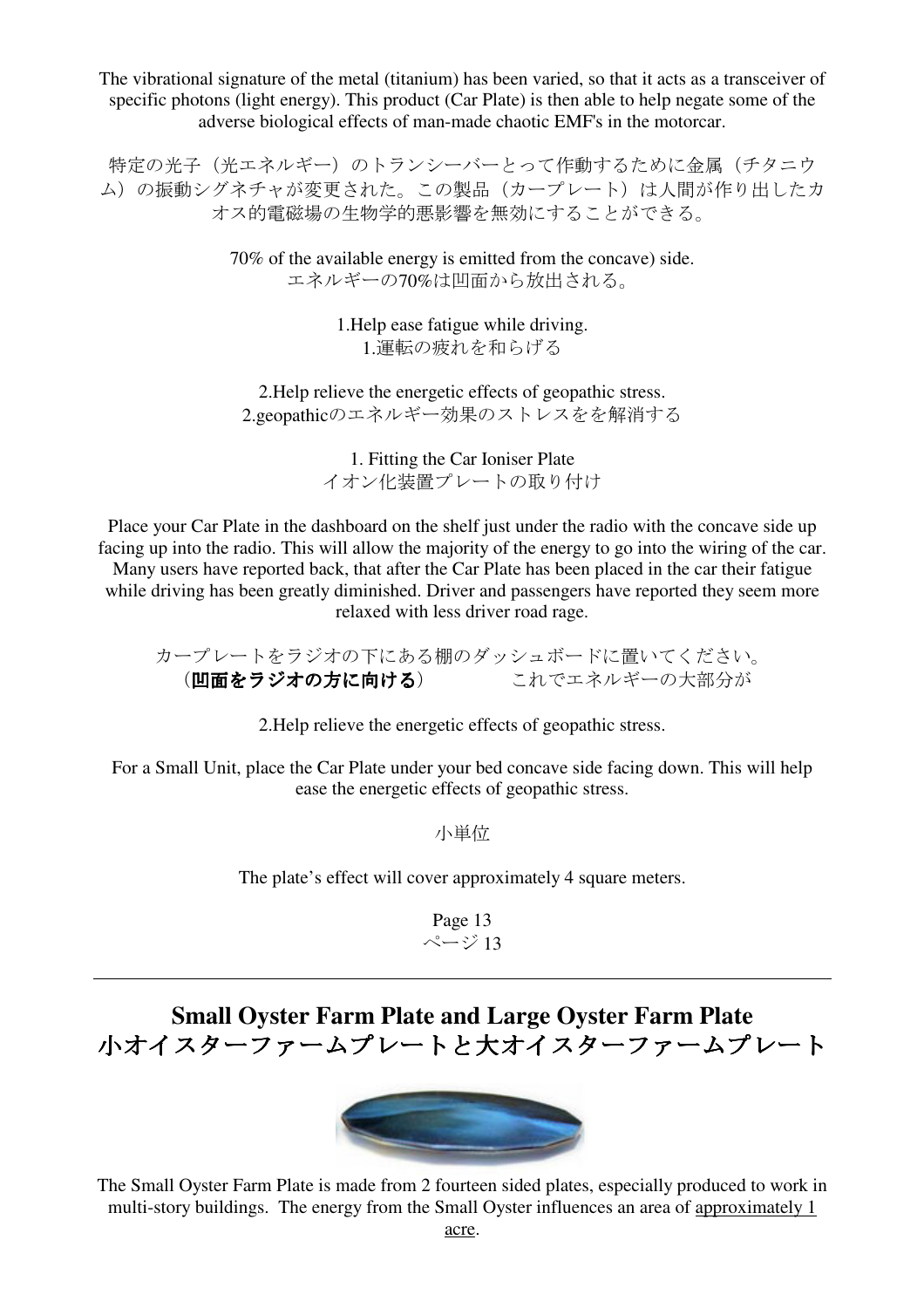14面の二つのプレートからできた小オイスターファームプレートは特に高層ビールの ために作成された。小オイスターから生成されるエネルギーや約10エーカーの地域に影 響を与える。

The Large Oyster Farm Plate is made from 2 large fourteen sided plates, this energy covers an area approximately 30+ acres.

大オイスターファームプレートは二つの大きい14面のプレートできている。このエネ ルギーは約30+ エーカーの地域をカバーする。

The Small Oyster Farm Plate & Large Oyster Farm Plate produce a specific energy (non-Hertzian) which makes the frequencies from M/Phone towers (Microwave), Satellites, Radar and high voltage power lines bio compatible. In the process of doing this, the unit also helps plant and animal life.

小オイスターファームプレートと大オイスターファームプレートは比エネルギー(non-Hertzian)を生み出す。そのエネルギーがM/フォンタワー(マイクロウェーブ)、サテライ ト、レーダーと高圧電線の周波数をバイオに対してより互換性の高いものにす。そのプ ロセスで、動植物の成育に影響を与える。

The Small Oyster Farm Plate & Large Oyster Farm Plate will cover this area if it is positioned correctly, ie place The Small Oyster Farm Plate or Large Oyster Farm Plate in a central point in the house, possibly the lounge room but not on anything metallic.

小オイスターファームプレートと大オイスターファームプレートを正しい位置に置くと このエリアをカバーする。小オイスターファームプレートと大オイスターファームプレ ートを家の中心点に(もしかするとラウンジ)においてください。金属の上に置かない でください。

Reports from Farm Plate owners suggest that plant growth increases and dormant fruit trees begin to bear fruit again, domestic animals appear calmer and wild animals and birds have been noted as returning in increasing numbers.

ファームプレートの持ち主からのレポートによると植物の生育が良くなることが確かめ られている。木は、実が多くなり、家畜を飼うことが簡単になった。野生動物や鳥が大 勢に家に集まってきた。

## **Water Kit and Special Small Water Kit**  水キットおよび特殊小型水キット

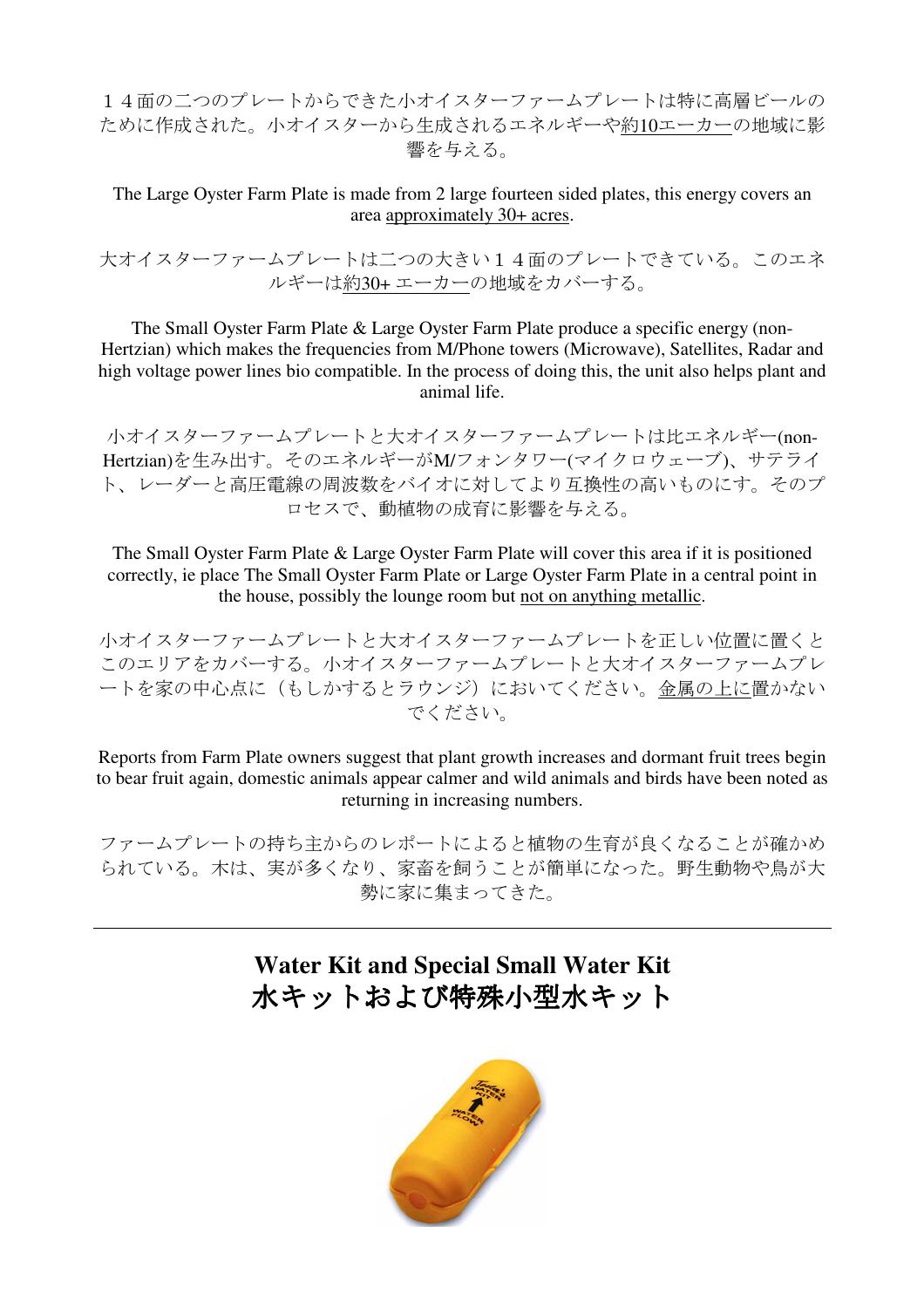Water – Electricity - what is the connection? 水一電気––どのような関連「つながり]があるのでしょうか?

Water, provided it contains any minerals or salts, is a perfect carrier of electrical waves and fields and potentially has it's own electromagnetic field around it. (Distilled water will not carry any electricity or fields).

水が含めている鉱物や塩が電波のパーフェクトなキャリアです。それで水が周りに電場 を持っている可能性がある。

Electrical power lines "leak" electricity during transmission and some of that electricity penetrates the outer layer of the earth and is attracted to water in underground streams and water pipes below the power lines.

送電線から電気が漏れ、地球の外層を侵入する。そして地下水と送電線の下にある水管 に付着される。

Besides any natural minerals/salts which are in our town water supply, the following are found in water available for our usage:

都市の給水システムによって提供される水が鉱物、塩に加え、次のものを持っている:

#### Chlorine 塩素

Fluoride フッ化物

Iron oxide from corroded water pipes 酸化鉄水管の腐食

#### **Nature of chlorine and fluoride in water**

水の塩素とフッ化物の性質

In water, which is carrying an electrical charge, no matter how small, the molecules of chlorine are positively ionised. As a result, the molecules tend to adhere to each other and to become inactive (as a form of steriliser) often called free chlorine, which results in a stronger chlorine smell. The effect of placing the Tesla's Water Kit on your water pipe is to alter the electrical ionisation of the molecules from a majority of positive ions to a majority of negative ions.

Accordingly, the molecules stay as separate and thus reduce the smell and taste of chlorine Fluoride is similarly affected after the placement of the Kit. Reduced surface tension causes the water to feel soft. Water becomes soft, which gives water-increased solubility and thereby allows more oxygen to be carried in the water. The body's cells absorb this water much easier, this water penetrates the soil easier thereby helping in the environment. The water is energized and makes showering/bathing a joy Plants seem to grow better/stronger when watered with ionised water.

水がわずかの荷電を持っていて塩素の分子がイオン化される。

ですから分子が互いに付着する傾向がある。そして非活動状態に(殺菌器として)なる。 よく遊離塩素と呼ばれていて強い塩素臭の原因となる。送水管のしたにテスラWater Kit を置くと、分子の電気的イオン化が正イオンから負イオンに変わる。それで分子が離れ るから塩素の臭と味が減らされる。Water Kitが付けられたら、フッ化物も同様に影響を 与えられた。表面張力を低下させるから水がソフトに感じられる。それに溶解度が高ま 。<br>り、水がもっと酸素を持つようになる。体細胞が簡単に水を吸収することができる。土 壌にも簡単に侵入され、環境保護に役立つ。水がエネルギーを得てからシャワー・入浴 が楽しくする。イオン化された水を与えたら植物の成長が良くなった。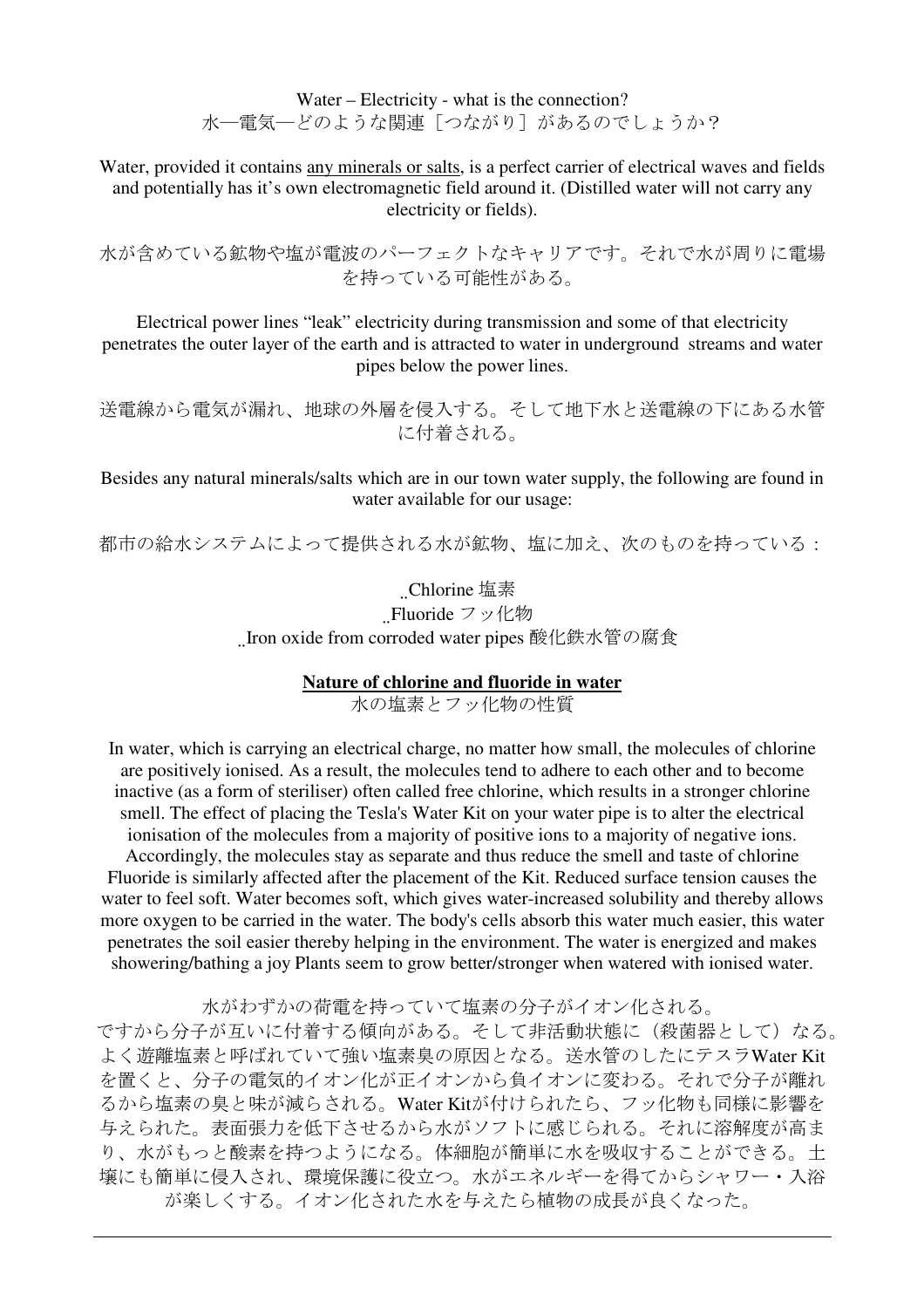What is known about chlorine is that it is used as a rat poison and fluoride was used in prisoner of war concentration camps to numb the brains of prisoners and therefore make them more receptive to being imprisoned or to being marched to their death without objection

塩素が殺鼠剤として使用されていることを分かっている。そしてフッ化物は戦争捕虜の 強制収容所で捕虜の脳をまひさせるために使用される。

### **Assessment of the Before/After** 事前・事後アセスメント

**1.** Before treating a water supply, draw off a glass of water. Keep the glass of water away from any light fittings or electrical fittings. After treating, run the same water tap for 2 minutes to allow time for the treated water to come through, and then draw off another glass of water.

1.水処理を行う前にグラスに水を注ぐ。グラスを電灯や電気器具から離れたところに 置く。処理を行った後に同じ水を二分ぐらい流した後に(処理された水が出るまでに) 別のガラスに水を注ぐ。

Ideally you should be able to taste the difference, evidence of there being a positive difference both in taste and the feel of the water once it has run through the ionized field. 味の違いが分かる。イオン化されたら水の味と感触が変更されることの証拠です。

In some parts of the water distribution grid, chlorine and fluoride may be in concentrations heavier than the average.

配水管網のあるところで塩素とフッ化物の濃度は平均より高いです。

2. Prior to installation of a Water Kit, rub hands together in chlorinated water. The water seems rough, as though the molecules have square edges. After installation of Water Kit is fitted, rub hands in treated water. It now seems to feel smooth, as though the water molecules have round edges.

水辺キットを取り付ける前に塩素消毒をした水で両手をこすってください。電子がスク エアエッジを持っていても水の荒さを感じる。水辺キットを取り付けた後に処理した水 で両手をこすってください。水分子がラウンドエッジを持っていても水がマイルドに感 じる。

### **What is needed for the most effective treatment of water?**

## 効果的な水処理のために何が必要ですか

It is preferable to have both an Electron Stabiliser and a Water Kit to produce the most effective treatment of water. The reason being, positive ions surrounding electrical wires within a building affect the water in close-by pipes.

エレクトロンスタビライザーと水辺キット両方で水処理を行うのが一番望ましいです。 ビルの電線の周りにある正イオンが近くの水管の水に影響を与えるからです。

Plus in many buildings the electrical system is earthed to the metal water pipes. All this can cause your treated water to be not as perfect as we or you would expect.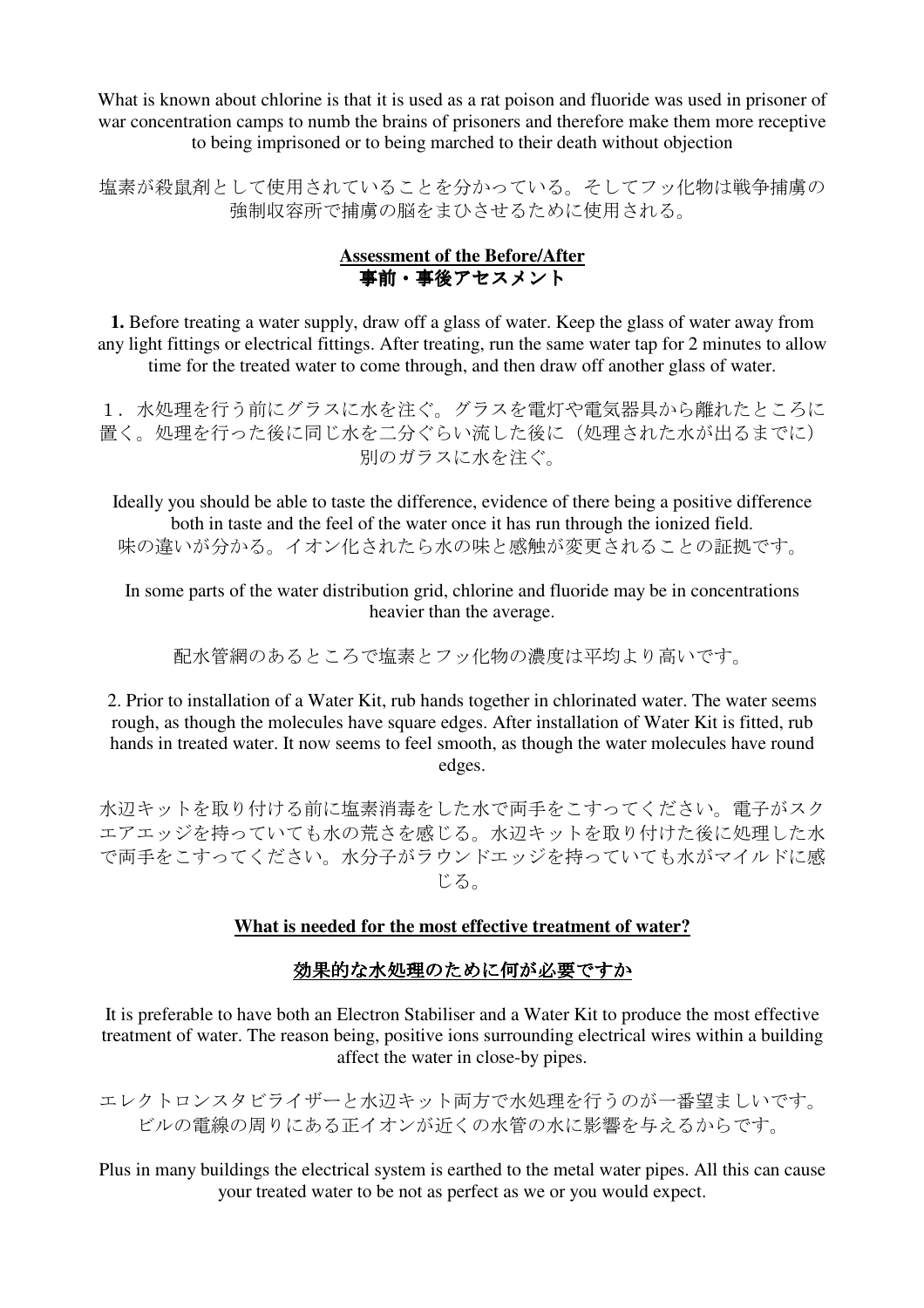それに大勢のビルの電気システムは金属製の水管に接地される。これらの原因で処理水 をパーフェクトな状態で使用できない。

### **Installation of Water Kit** 水辺キットの取り付ける方法

The installation is very simple as the kit is designed to fit to the outside of the water pipe. Simply, put the unit onto your water pipe (as close to your water meter as possible) with the arrow pointing in the direction of the water flow now attach with the cable ties supplied its all done. Your Water Kit will last a life time and needs no filter changes.

キットは水管の外部にぴったり合うようにデザインされたから取り付けがすごく簡単で す。ユニットを矢印が水流の方向を向いているように水管に取り付けた後に供給された ケーブルタイで固定してください。

Instructions for the installation of the Special Water Kit is supplied with it's purchase スペシャル水辺キットの購入につきに取り付け説明書を供給される。

## **Who's right ?**  だれが正解か

Russian Safety Standard ロシア安全基準

Russia at 30cm 1.5mG (milliGauss\*) 5 microwatts per square cm ロシアー1.5mG (milliGauss\*)・ 5マイクロワット毎平方メートル

> Swedish Safety Standard スウェーデン安全基準 Swedish standard at 30cm 2.5mG

Australian Safety Standard 1995 オーストラリア安全基準1995

Australian standard at 30cm 1,000mG.200 microwatts per square cm オーストラリア基準―30cm 1,000mG.200マイクロワット毎平方メートル

American EPA internal report 1990 titled Evaluation of the Potential Carcinogenicity of Electromagnetic fields.

電磁場のポテンシャル発癌性の評価というタイトルのアメリカンEPAインターナルのレ ポート1990

…"…the investigation found (enough) evidence of a causal link between EMF's in domestic situations and the incidence of cancers, particular in children, to recommend that EMF's should be included on the list of class B1 carcinogens…"…

調査が電磁場の国内状況と子供の癌間の間の因果関係の証拠を発見しました。それで電 磁場をクラスB1発癌物質のリストに含めるように推薦された。